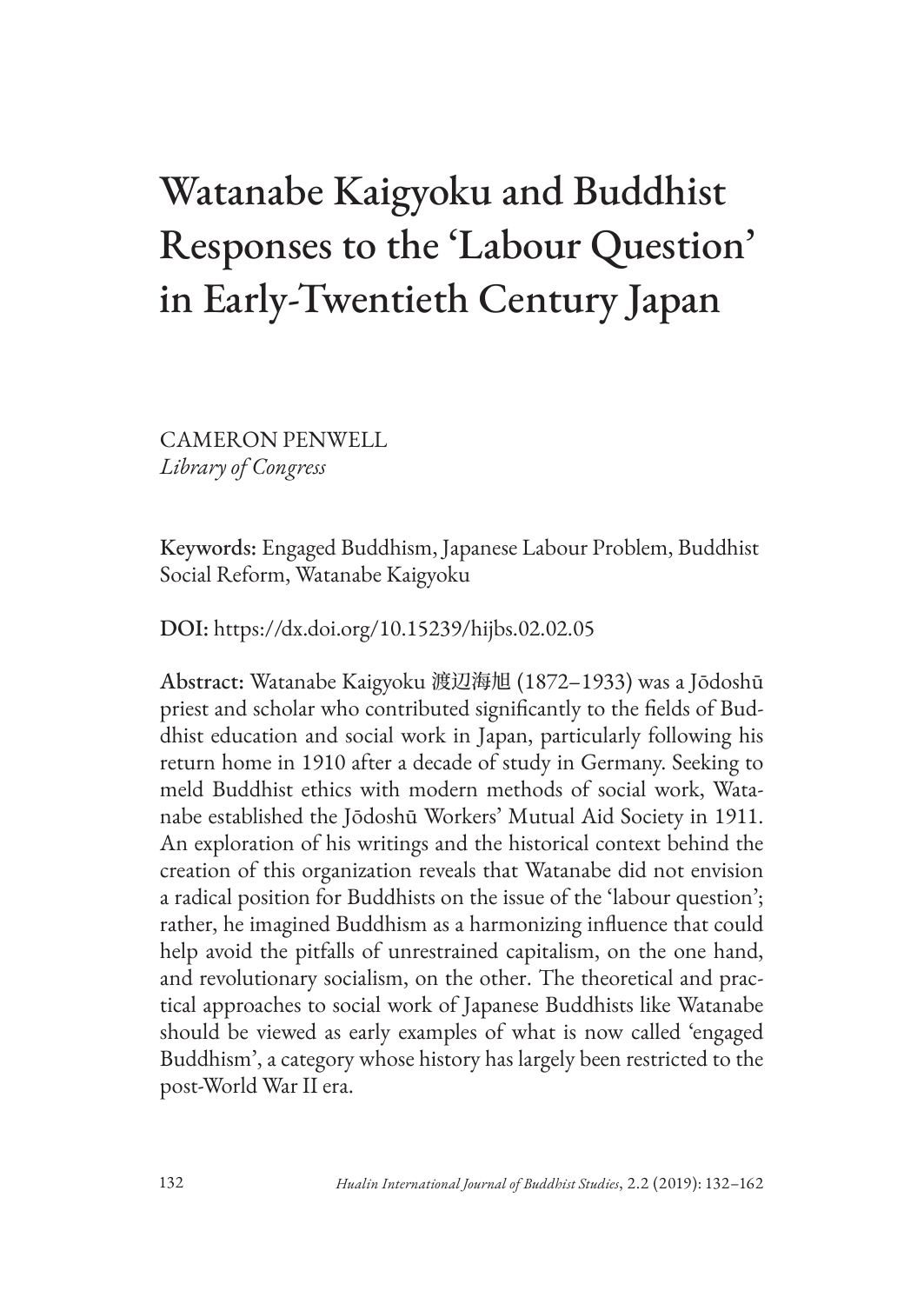In April 2017, two Shin Buddhist priests in Japan successfully collected compensation for unpaid overtime wages from the Shinshū n April 2017, two Shin Buddhist priests in Japan successfully col-Ōtani-ha religious organization. The two priests, who joined and received assistance from a general union, sought compensation for overtime labour performed over the course of a four-year limited-term contract at a national training centre for Shinshū Ōtani-ha. The priests frequently put in fifteen-hour days over the course of the contract, sometimes accruing as many as one hundred hours of overtime labour a month, for which they were not properly compensated.<sup>1</sup>

At first glance the case appears as something of a curiosity, blending two realms of activity, Buddhism and labour relations, not typically imagined alongside each other. The details, however, speak to a systemic problem in contemporary Japan of an overworked labour force. While this case was being settled, politicians and business leaders continued to debate suitable policy responses to a high-profile 2015 suicide, officially recognized as a 'death by overwork' (*karōshi*  過労死), by a young female employee at the country's largest advertising firm. Moreover, at a time when contingent labour makes up a rapidly growing portion of the Japanese workforce, workers increasingly find themselves in a vulnerable position when pressed with unfair or illegal demands from management. Against this backdrop, the above case prompted discussions about the nature and boundaries of clergy labour. Where does 'labour' end and 'ministry' or 'ascetic training' begin? A recent editorial in *Chūgai Nippō*, the largest newspaper in Japan devoted to coverage of religious affairs, argues that Buddhist religious orders and their temples must set an example for the creation of a humane work place environment that values human health and happiness above other concerns.2 As Buddhists in Japan endeavour to overcome the real or imagined confines of 'funerary Buddhism' and stake out new terms for social engagement, skilfully devising a dharma-inspired approach to address the dehumanizing aspects of the country's labour conditions—and the psychological and physical suffering those conditions produce—

<sup>1</sup> Miyakawa, 'Shinshū Ōtani-ha', 8.

<sup>2</sup> 'Rōdō to hōshi no aida' 労働と奉仕の間.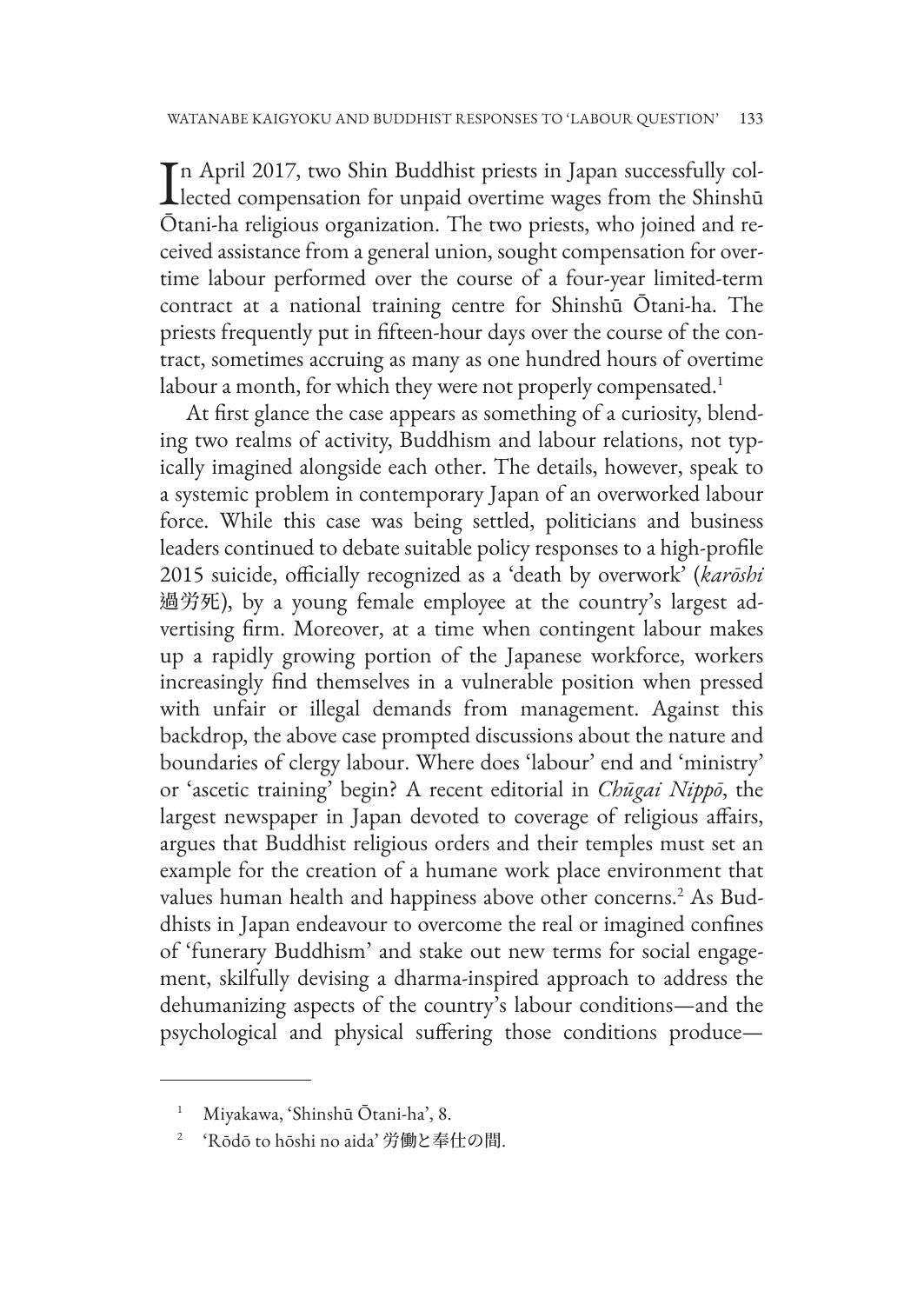stands alongside contemporary efforts in suicide prevention and disaster relief as a notable area in which Buddhists can meaningfully contribute to society.

Such an effort would not, however, be the first time Japanese Buddhists attempted to address labour conditions and problems facing workers. In the early-twentieth century, the stakes of the so-called 'labour question' carried a great sense of urgency: what should be done to address the increasingly contentious relationship and socio-economic divide between employees and employers? Buddhists concerned about these problems turned their attention to the tumultuous state of labour, poverty, and unemployment that faced Japanese workers in the early twentieth century. Their response to the labour issue was a driving factor in the emergence of modern Buddhist social work, as they sought to address both the economic inequality produced by industrial capitalism, as well as the real or perceived threat to the social order posed by the growth of organized labour and socialism.

After the end of the Russo-Japanese War in 1905, a string of violent protests broke out, reflecting public anger over Japan's meagre extractions from the war settlement as well as economic hardship driven by high war-time taxes. Over the next few years, related displays of public anger followed: further protests in Tokyo over streetcar fare increases, a worker-led riot at Japan's largest mine in 1907, and the quashing of a socialist political rally in 1908. Fear spread among business and political elites that global socialism might infect the growing labour movement in Japan and lead to destabilizing class conflict. In 1908, the Ministry of Home Affairs held the first of what would become a regular series of Reformatory and Relief Work Seminars. The seminars were one of the Home Ministry's long-running efforts to popularize and promote private charity and relief work among wealthy philanthropists, middle-class professionals, and do-gooders of various stripes. They were particularly interested in the potential for clergy, whether Buddhist, Christian, or Shinto, to implement 'spiritual poverty prevention' (*seishin bōhin* 精神防貧), which essentially amounted to using religion to instill and reinforce values of long-suffering thrift and self-reliance as an anti-poverty strategy. By addressing these social problems incrementally, through private efforts, Home Ministry bureaucrats hoped to forestall social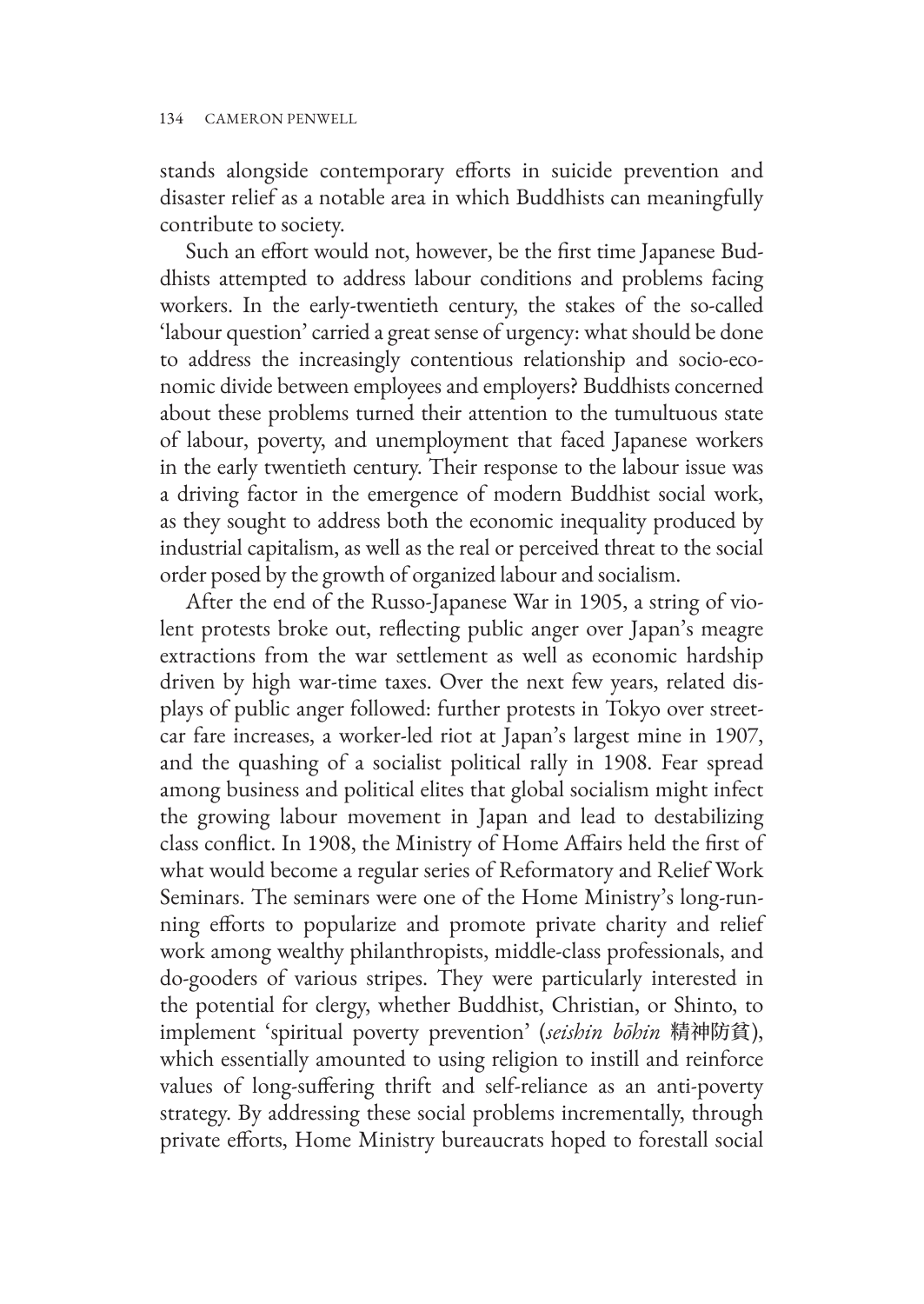unrest and political revolution. Amid these developments, growing numbers of Buddhist clergy turned to social work as a method for implementing compassion, relieving suffering, and ameliorating some of the social disparities that gave rise to the labour question.

One of the earliest advocates for Buddhist social work, Watanabe Kaigyoku 渡辺海旭 (1872–1933), placed the labour question front and centre in his programme of Buddhist-inspired social activism.3 While some critics might dismiss efforts to mollify hardships faced by the working class as a reactionary attempt to preserve the status quo, the case of Buddhists like Watanabe is not so simple. He and his like-minded contemporaries occupied a political middle-ground that can be easy to lose sight of when viewing Japanese political and social history through binary categories like radical and conservative or modern and traditional. A careful look at his life reveals a more complex picture.

#### Watanabe's early life and ten-year stay in Germany

Born in the Asakusa district of Tokyo in 1872, Watanabe entered the priesthood at the age of thirteen at Genkaku-ji 源覚寺, a Jōdoshūaffiliated temple in Koishikawa, Tokyo.<sup>4</sup> In 1895 he completed the comprehensive course of study at the Jōdoshū Main School (Jōdoshū honkō 浄土宗学本校), a forerunner of present-day Bukkyō University. Among his classmates were Mochizuki Shinkō 望月信 亭 (1869–1948) and Ogiwara Unrai 荻原雲来 (1869–1937), fellow Jōdoshū clergy who, like Watanabe, would go on to accomplished

<sup>&</sup>lt;sup>3</sup> The conventional reading for the combination of Chinese characters used to write 海旭 is 'Kaikyoku'. Many Buddhist sources, however, use the reading 'Kaigyoku', including the online edition of the *Shinsan Jōdoshū daijiten* 新纂浄 土宗大辞典 [The New Jōdoshū Dictionary] (http://jodoshuzensho.jp/daijiten/). I have adopted this reading, based also on conversations with Jōdoshū scholars and clergy in Japan.

<sup>4</sup> The biographical sketch here is drawn from Serikawa, *Bukkyō*, 41–44. This volume of Serikawa's collected works contains much of the material originally published in 1978 in the now out-of-print Serikawa, *Watanabe Kaigyoku*.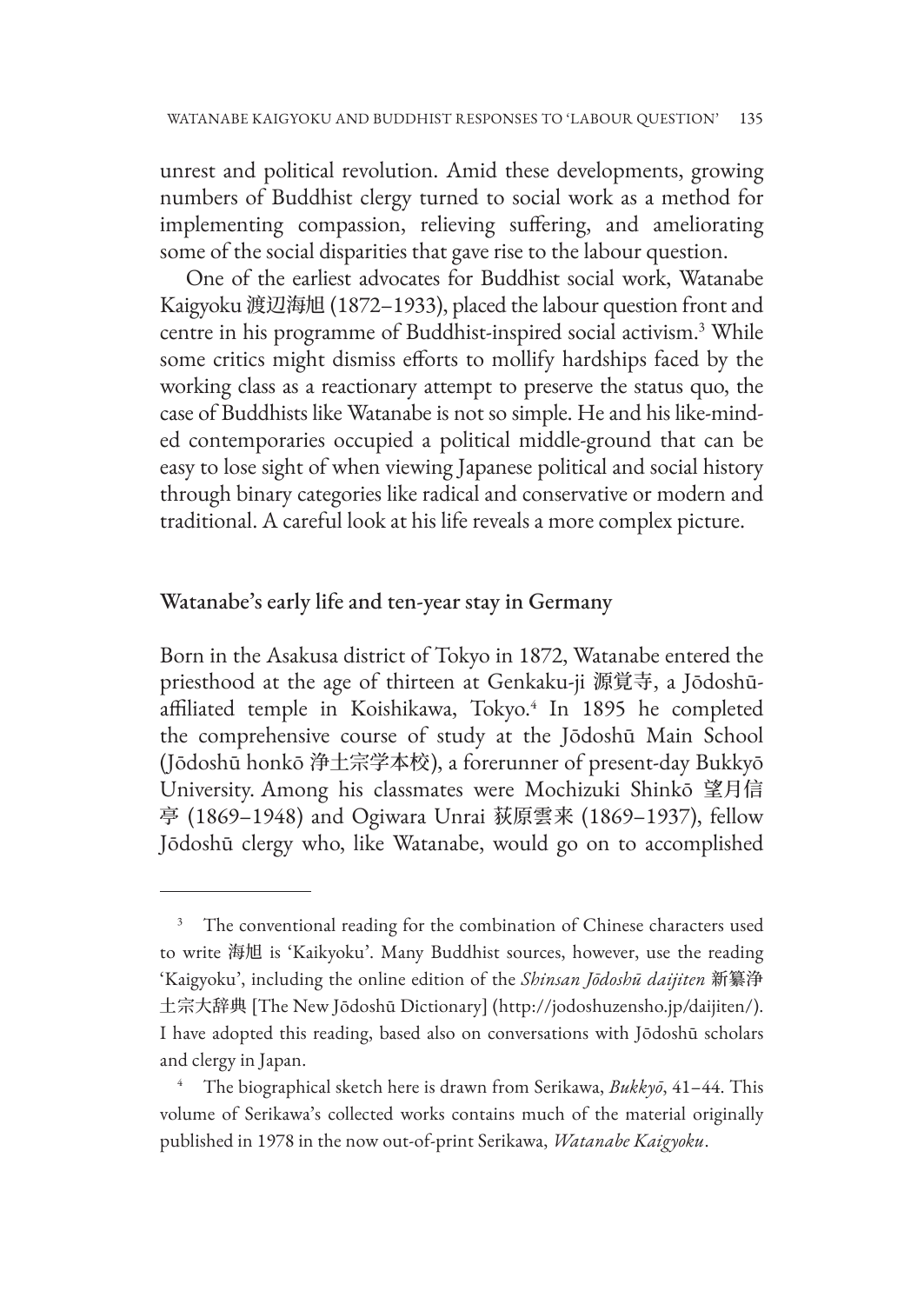careers as scholar-priests. Upon graduation he was assigned to teach at the Jōdoshū First School (Dai ichi kyōkō 第一教校) in Tokyo and also began writing for the *Jōdo kyōhō* 浄土教報, a biweekly journal that essentially served as the official organ of Jōdoshū.5 Watanabe's intellectual potential was evident to Jōdoshū leadership, who sent him to pursue further study in comparative religions in Kyoto in 1896.6 In 1898, at age twenty-six, Watanabe assumed duties as head priest at Saikō-ji 西光寺, a Jōdoshū temple located in a working class area called Fukagawa, near the Sumida River on the east side of Tokyo.7 By the turn of twentieth century, Watanabe emerged as one of the leading young lights within Jōdoshū. Not only did he teach at the sect's main secondary school in Tokyo, he also served as chief writer and editor for *Jōdo kyōhō*. In 1900, the sect's leadership selected Watanabe as one of its first priests to pursue graduate studies abroad, which culminated in his earning a doctorate in Buddhology during a ten-year sojourn as a student and researcher in Germany at Kaiser-Wilhelm-Universität (now Strasbourg University in France).8

Beyond his activities in academia and religious circles, Watanabe took an interest in the politics of the Social Democratic Party of Germany (SPD) and observed new operational forms of social work like the settlement house. These facilities, known in German as the *Arbeiterheim* ('worker's house') or *Volksheim* ('people's house'), adapted the settlement model from Toynbee Hall in London, in which middle-class volunteers served in settlement houses established in impoverished areas with the goal of providing various educational and social services. This model, which was also adopted by Jane Addams at Hull House in Chicago, would profoundly influence his vision for the Jōdoshū Workers' Mutual Aid Society. Watanabe also engaged in a variety of intellectual pursuits, participating in the

In the 1910s, the publication schedule was moved up to a weekly basis.

<sup>6</sup> Serikawa, *Bukkyō*, 41.

<sup>&</sup>lt;sup>7</sup> The temple was located in Honjo ward, which was consolidated into present-day Sumida ward in 1947.

<sup>8</sup> During the period in which it was under German rule (1872–1918), the university was known as Kaiser-Wilhelm-Universität.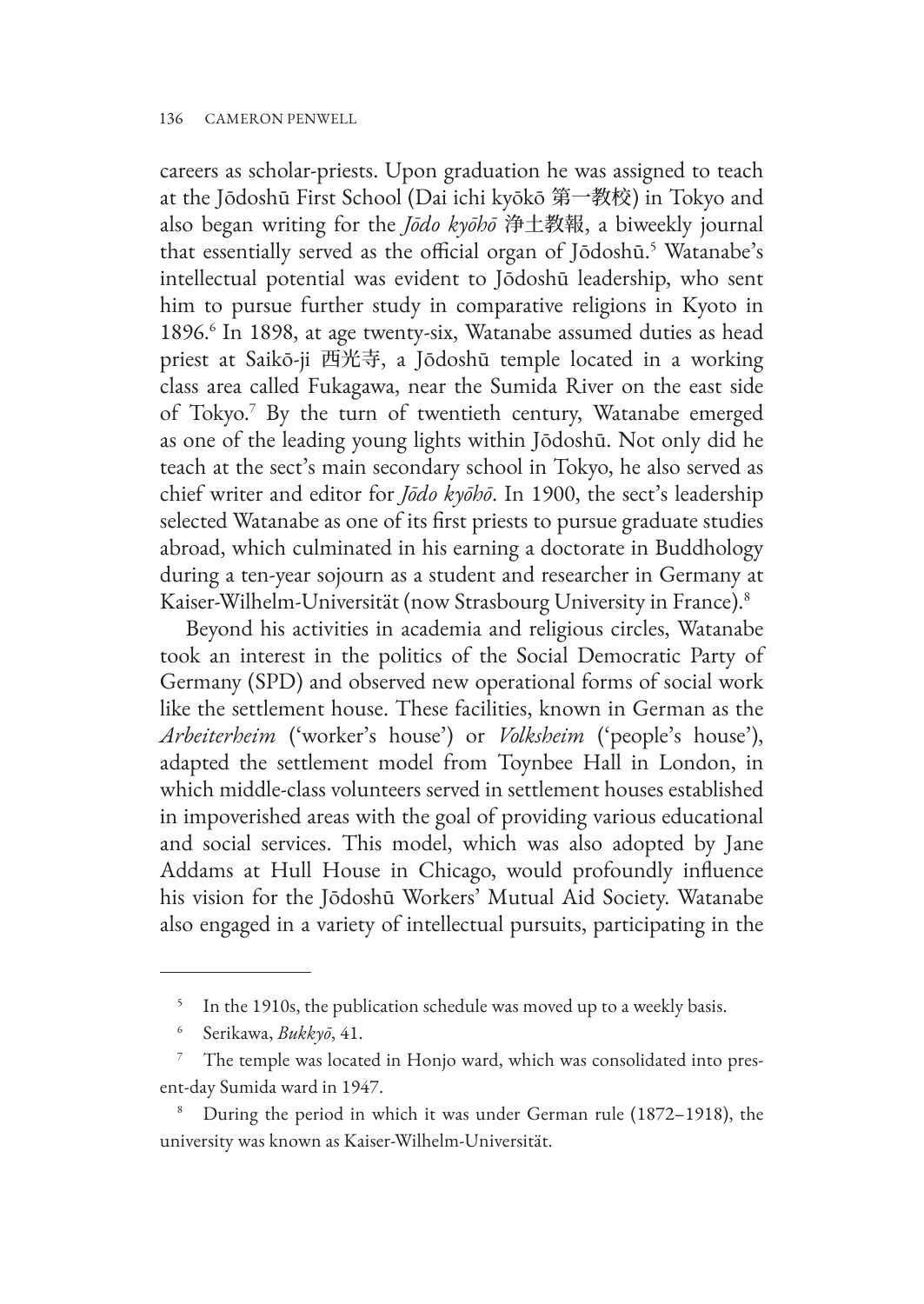German Freethinkers League and taking part in discussions with student radicals from the Russian Empire who had fled to Germany following the Revolution of 1905.<sup>9</sup> Regarding his acquaintances who identified as anarchists, Watanabe wrote, 'As one who follows the Buddha's teachings on the Middle Way I've tried to turn them toward becoming more sensible socialists'. Other comments in letters and dispatches from Germany suggest that Watanabe was sympathetic to socialist causes, even if he did not support them unreservedly.<sup>10</sup>

Watanabe began writing for publication on a regular basis in the late 1890s, first at *Jōdo kyōhō* and shortly thereafter for *Shin bukkyō*, the journal of the Fellowship of New Buddhists (Shin bukkyō dōshikai 新 仏教同志会).11 While abroad, Watanabe sent several dispatches back to journals like *Jōdo kyōhō* and *Shin bukkyō* that detailed experiences during his decade-long sojourn in Germany. These pieces, written something in the vein of a travelogue, betray a certain youthful frankness and offer a window onto Watanabe's personality and intellectual influences in a way that more formal essays published after his return to Japan in 1910 do not. Among the most interesting and revealing of these pieces is 'Meditations on the setting sun from the tower and miscellaneous impressions' (hereafter 'Meditations'), published in *Jōdo kyōhō* in 1901.12 Written during the first year of his stay in Germany,

<sup>12</sup> Watanabe, 'Nissōkan rō zakkan'. The phrase 'Meditations on the setting sun', is a reference to the first of the sixteen meditations in the Sutra of the Meditation on the Buddha of Immeasurable Life (Skt. *Amitāyurdhyāna Sūtra* C. 觀 無量壽經), in which viewing the sun setting in the West prompts one to reflect upon Amitabha Buddha's Pure Land of Bliss. See entries for '日想觀' and '觀無 量壽經' in the *Digital Dictionary of Buddhism* (www.buddhism-dict.net/ddb/) for further references.

<sup>9</sup> Serikawa, *Bukkyō*, 55.

<sup>10</sup> Watanabe, 'Kochū kenkon', 443.

Most of his published writings can be found in the two-volume edited collection, *Kogetsu Zenshū*, published by colleagues shortly after his death in 1933 and reprinted in 1977. More detailed exploration of Watanabe's personal life is complicated by the fact that most of his private writings seem to have been destroyed when Saikō-ji burned down amid the disastrous 1923 Kantō Earthquake.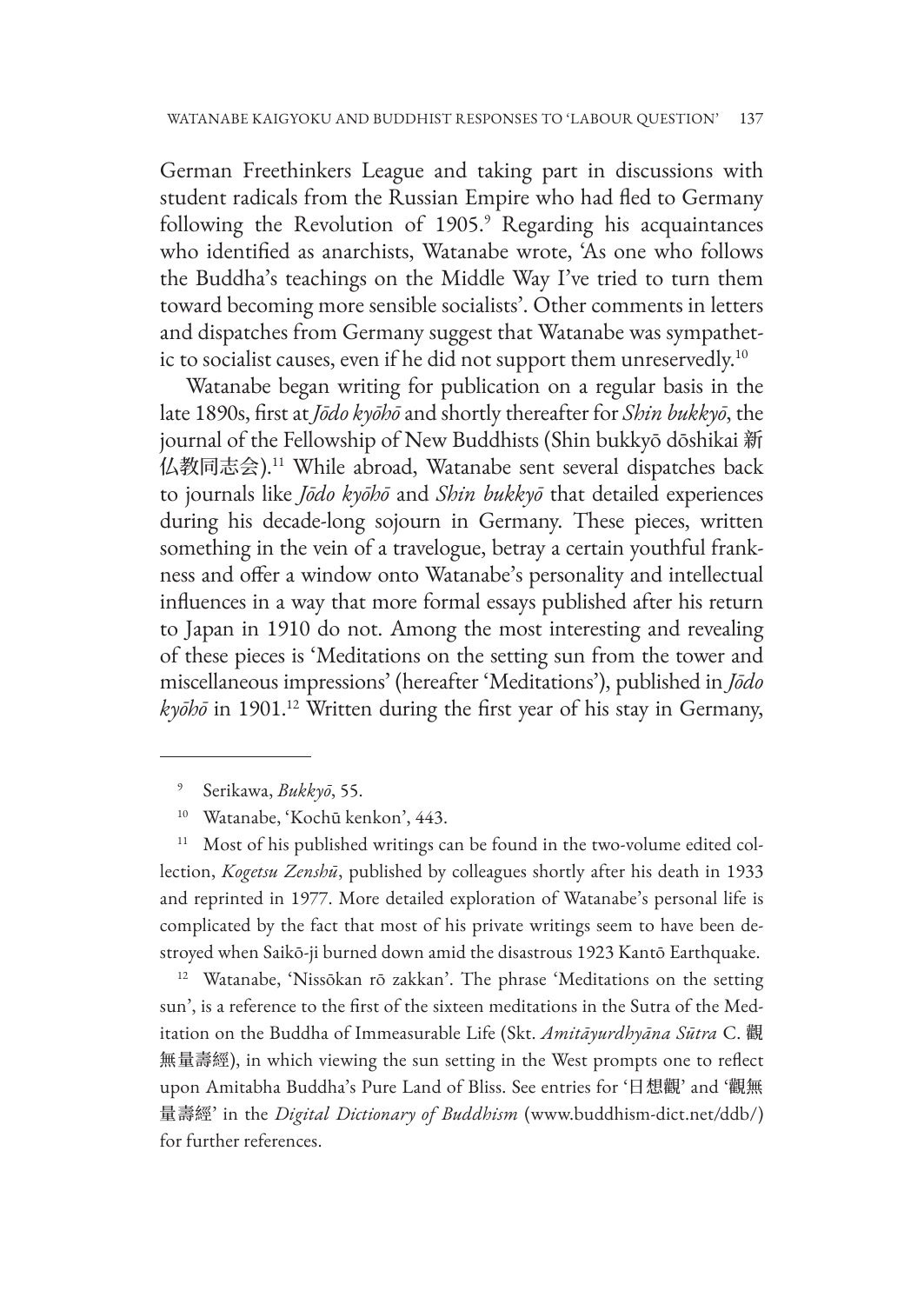this essay offers a glimpse of his early impressions of German society. Much of what he observed and experienced would later influence his thinking about the role that Buddhism should take in Japan.

The 'Meditations' essay contains the early outlines of one of Watanabe's abiding intellectual concerns, which took formative shape in Germany, namely, the role of religion in modern society. Watanabe had begun to conceptualize religion's relationship with state and society primarily in terms of the ways in which religion functioned to harmonize society in the present while also holding the potential to serve as a spiritual wellspring of reform capable of perfecting state and society in the future. This view of religion as a stabilizing or harmonizing social force coalesced during his first year in Germany, as he observed the ways in which Protestant and Catholic churches and organizations played an active social role in Wilhelmine Germany. Much in the same way that early architects of social policy in Japan turned to the example of countries like Britain, and especially Germany, to foresee potential causes of, and solutions to, social problems that lurked on the horizon in the late-Meiji, so too did Watanabe closely observe religion-state and religion-society relations in Western Europe to serve as a guide for his own formulations of the path Buddhism should take in fulfilling its destiny as a 'social religion' for Japan in the twentieth century.<sup>13</sup> He observed that, in spite of frequent philosophical and scientific attacks on Christianity in German academia, the Christianity of both the state Protestant and Catholic churches maintained strong roots, which he believed reflected the indestructible power of religion. Scholars may question the value of religion, he noted, but the degree to which religious sentiment could motivate people to practical action—carrying for the needy, hungry, and sick—should offer enough proof that it was not without value. 'The basic factor behind the influence religion wields in society is quite simple', he remarked, 'and the lifeblood of Western Christianity can be found there'.14 In other words, religion's power (and the proof of that power) was to be found in its ability to inspire

<sup>13</sup> See, for example, Pyle, 'The Advantages of Followership'.

<sup>14</sup> Watanabe, 'Nissōkan rō zakkan', 413.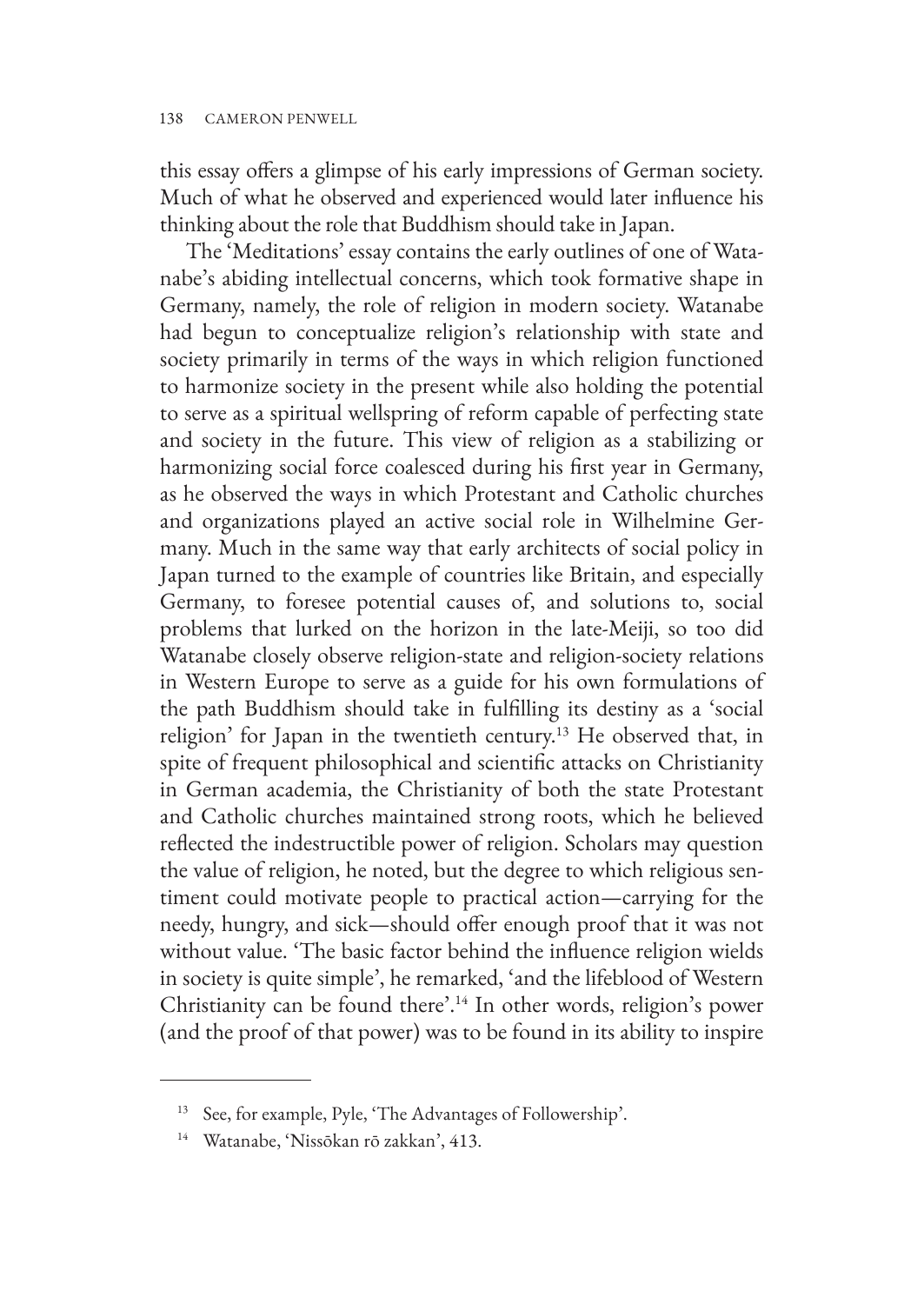practical action to relieve suffering and improve society. In emphasizing the practical contributions of Christian religion alongside the philosophical or scientific critique to which it was also subjected, Watanabe emphasized the empirical evidence for religion's utility over the theoretical aspect of criticism against it.15 Shortly prior to writing 'Meditations', he observed:

The reason why religion unites public sentiment and maintains moral leadership is not found in the impractical theories of 'essential nature and phenomenal expression', nor in the empty words of proselytizing. Likewise, it is not found in exquisitely decorated sanctuaries, nor has it ever had to do with the calculated expediency of secular concerns. It is only in practical acts that result from faith, only in charitable social work (*jizenteki shakai jigyō* 慈善的社会事業).16

Based on his observations of Germany and other countries in Europe, Watanabe devoted significant time to thinking about the social role and function of religion and its relationship to the nation-state. His interest in this problem was directly related to his concern for how Buddhists in Japan could make their religion's usefulness known in meaningful and practical ways. Watanabe later developed his ideas concerning Buddhist social work through a larger vision of Mahayana Buddhism as a social religion equipped with the spiritual and ethical values necessary for overcoming contemporary social and economic problems; it was, he would later argue, the religion of the future.17 His notion of what constituted a 'social religion' and of how a religion might become 'social' were informed by his attempts to make sense of the role that religion played in German society. In 'Meditations', Watanabe repeatedly commented on the

<sup>15</sup> He phrased it as 'evidence over theories' (*ron yori shōko* 論より証拠). Watanabe, 'Meditations', 413.

<sup>16</sup> *Jōdo kyōhō,* no. 425, 1901. Quoted in Kikuchi, 'Watanabe Kaigyoku', 178. This quotation is also one of the earliest known instances of the neologism *shakai jigyō* 社会事業 being used as a translation for 'social work' in print.

<sup>17</sup> Watanabe, 'Daijō Bukkyō no seishin'.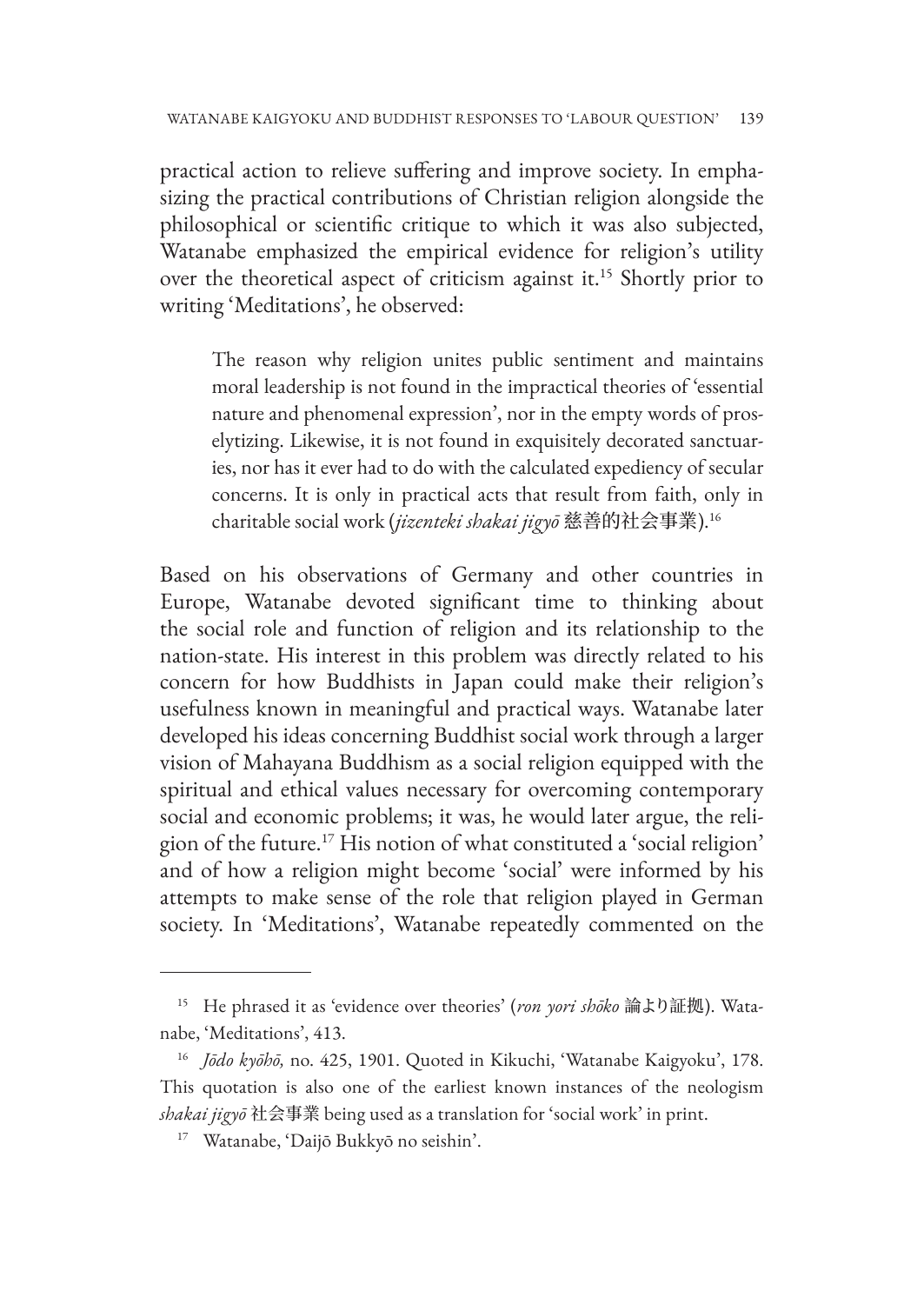#### 140 CAMERON PENWELL

effect he perceived religion had on harmonizing the rising conflict between rich and poor in Germany, as well as on the contributions that religion made to the development of society and for the benefit of the nation through charitable activities and social work.

In Europe, religion acts as a harmonizer between the rich and the poor. It is a friend of the poor. But as society progresses, a glaring gap grows between the two. The benefits of civilization accrue only to those with money. How lamentable is today's society; but it cannot be helped. Educating the lower strata of society—the poor and weak—extending charity, and giving them jobs: none of these can be accomplished unless the religious take the initiative. These kinds of noble-minded projects will not succeed unless they come from religious faith. …Conjecturing about Japan's future based on the present, we [Buddhists] must pay greater attention to social work and charity work in order to contribute to [building a] nation with a society capable of developing in a sound and healthy way. This is the fundamental way that religion can gain respect from society and maintain its value. …I may be speaking out of place here as a young priest, but I would like for our missionaries and teachers to take heed and, in one way or another, become leaders in addressing the problem of action, that is, action that benefits the nation. Does not Buddhism possess a foundation of exceptional social morality that is not found in other religions, based on such teachings as 'bringing benefit and joy to sentient beings' (*riraku ujō* 利楽有情) and 'the debt of gratitude to all sentient beings' (*shujō'on* 衆生恩)?18

The ideas that Watanabe puts forward here must be viewed against the historical backdrop of contemporary events in Japan that were of deep concern in the Buddhist world, such as the implementation of the equal treaties and mixed residency in 1899, debates over 'officially recognized religion' (*kōninkyō* 公認教) in 1899 and 1900, and disagreement over the Religions Bill and its ultimate defeat in the Diet in 1900 and 1901.19 Disagreements over Buddhism's status as an

<sup>18</sup> Watanabe, 'Nissōkan rō zakkan', 413.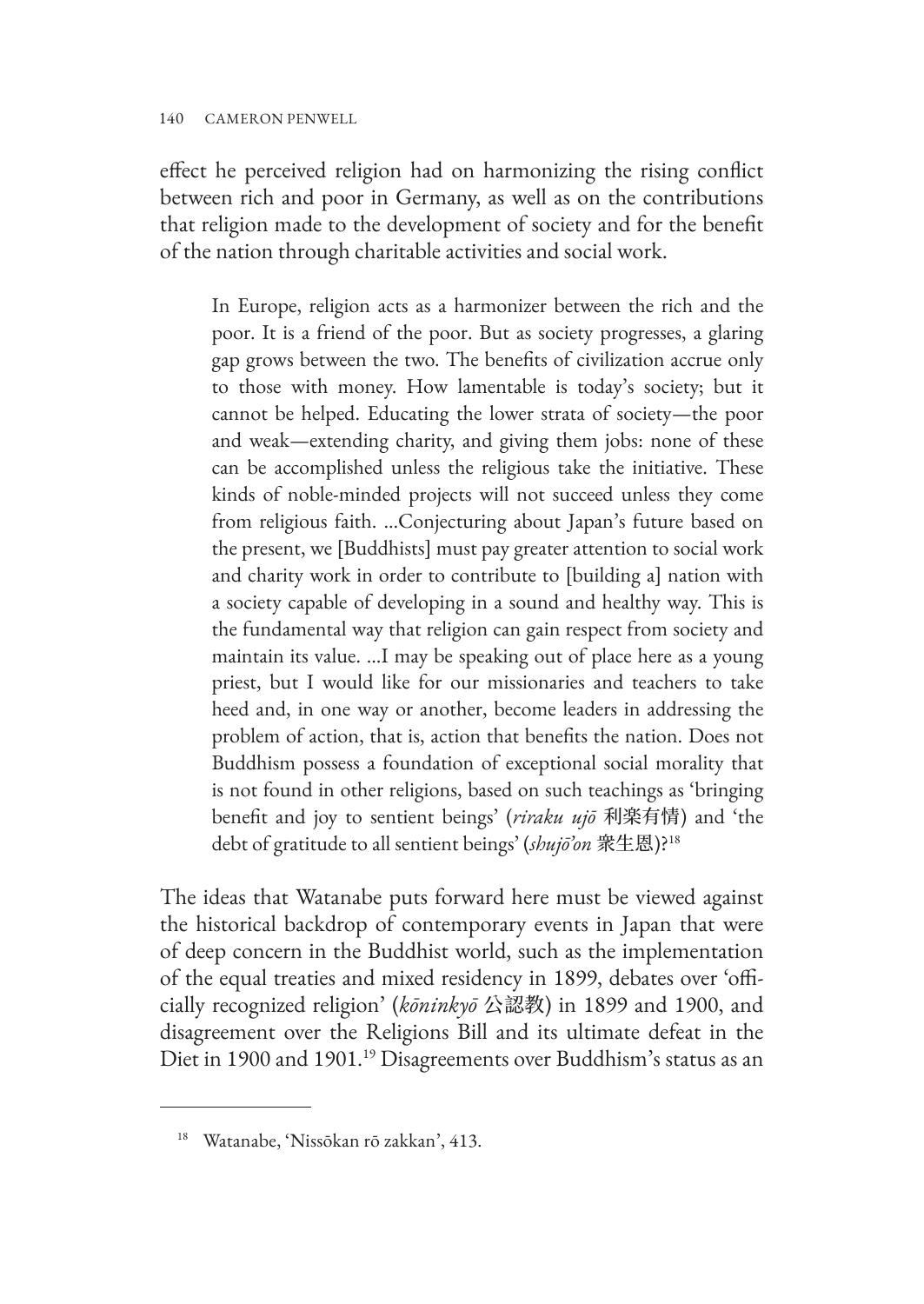'officially recognized religion' and other issues featured prominently in the proposed Religions Bill that emerged prior to Watanabe's departure, and it is likely that Watanabe remained informed of the developments affecting Buddhism and religion in Japan more generally, such as the fate of the Religions Bill.

Watanabe admired the achievements of German science, industry, and commerce and stressed that a strong commitment to education—especially the high quality of universities—enabled these successes. He also praised the thrift of the German people, describing it as a defining national characteristic. Reflecting back on the situation of Buddhists in Japan, especially his own Jōdo sect, Watanabe asserted that Buddhists must begin placing a greater emphasis on education and move away from their religion's focus on building temples, performing ceremonies, and generally 'putting on airs' of tradition if they truly hoped to wield greater influence in society. He likewise condemned social outreach that was self-serving, lamenting that 'Missionary activity that is nothing more than lip service isn't worth a damn in today's society. Proselytizing that is all about raising money or is otherwise hypocritical is actually a blight on society'.<sup>20</sup>

By the time Watanabe left Germany to return to Japan in 1910, the basic intellectual framework of his approach to social work had coalesced. Over the ensuing decade, he outlined and elaborated this framework, drawing inspiration from German social policy and contemporary theories of social work but always conceptualizing and interpreting these through the prism of Mahayana Buddhist metaphysics and ethical thought. His approach to social work was also informed by practice, exemplified by his establishment of the Jōdoshū Workers Mutual Aid Society and the Buddhist Social Work Research Group, as well as the model of church-state relations and social programs of the Catholic and Protestant churches in Germany. The following section will examine in greater detail how these influences figure into Wata-

<sup>&</sup>lt;sup>19</sup> These debates concerned the question of whether the state should regulate religious organizations and, if so, how they should be regulated. For a cogent summary and analysis of these debates, see Thomas, 'Faking Liberties', 49–73.

<sup>20</sup> Watanabe, 'Nissōkan rō zakkan', 414.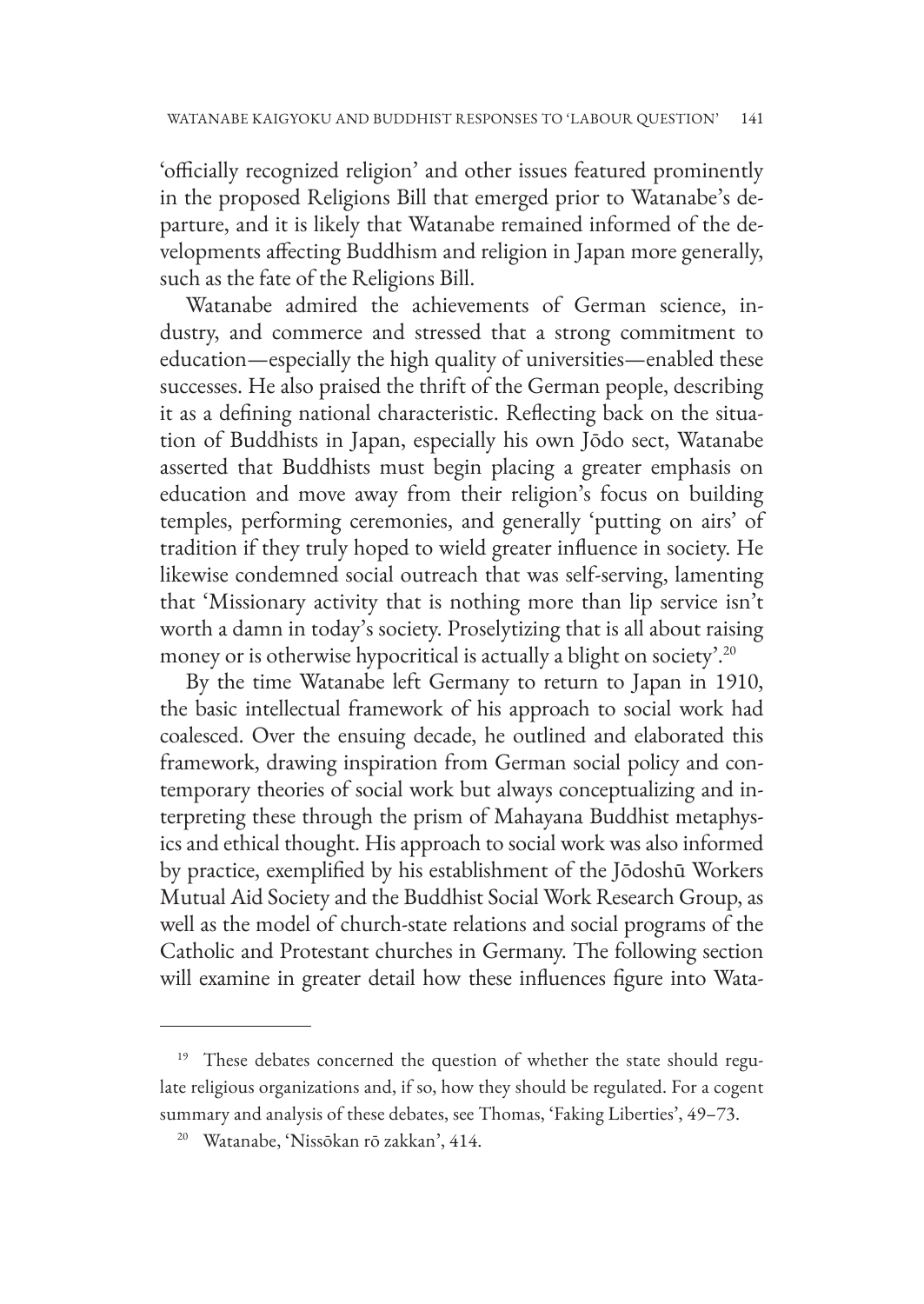nabe's conception of Buddhism as a social religion in the nation-state of Japan and the Buddhist principles that should guide Buddhist social work as a response to poverty and other forms of suffering.

## Watanabe's return to Japan and the Jōdoshū Workers' Mutual Aid Society

After spending a decade abroad, Watanabe returned to Japan in 1910 and once again settled in Tokyo. He soon devoted himself to three closely related fields of activity that occupied his energies for the remainder of his life: religious service, scholarship and education, and social work. He returned to his earlier post as head priest at Saikō-ji, began teaching at Shūkyō University (now Taishō University), and resumed duties as chief editor of *Jōdo kyōhō*. In 1911, he assumed the additional responsibility of serving as principal for Jōdoshū's Shiba Middle School. That same year, Watanabe decided to put his evolving ideas about social work into practice by launching what was to become the first Buddhist welfare project based on the settlement house model, the Jōdoshū Workers' Mutual Aid Society (Jōdoshū rōdō kyōsai kai 浄土宗労働共済会), not far from his home temple in Fukagawa. At the time of its establishment in 1911, when Japan lacked any kind of comprehensive social insurance system, the Jōdoshū Workers' Mutual Aid Society was a notable social welfare undertaking, focused on providing lodging and job-matching assistance to the urban underclass of eastern Tokyo.<sup>21</sup> Watanabe's return to Japan and founding of the Mutual Aid Society according to his understanding of new forms of 'scientific' social work reflected an operational transition away from 'charity' toward 'social work', a move that aimed to identify and address deeper structural causes of poverty rather than simply responding to its symptoms. One year later, Watanabe established and began overseeing the Buddhist Social Work Research Group (Bukkyōto shakai jigyō kenkyūkai 仏教徒社

<sup>&</sup>lt;sup>21</sup> One notable antecedent, briefly mentioned below, is a free lodging house established by the Ōtani-ha temple Asakusa Hongan-ji in Tokyo.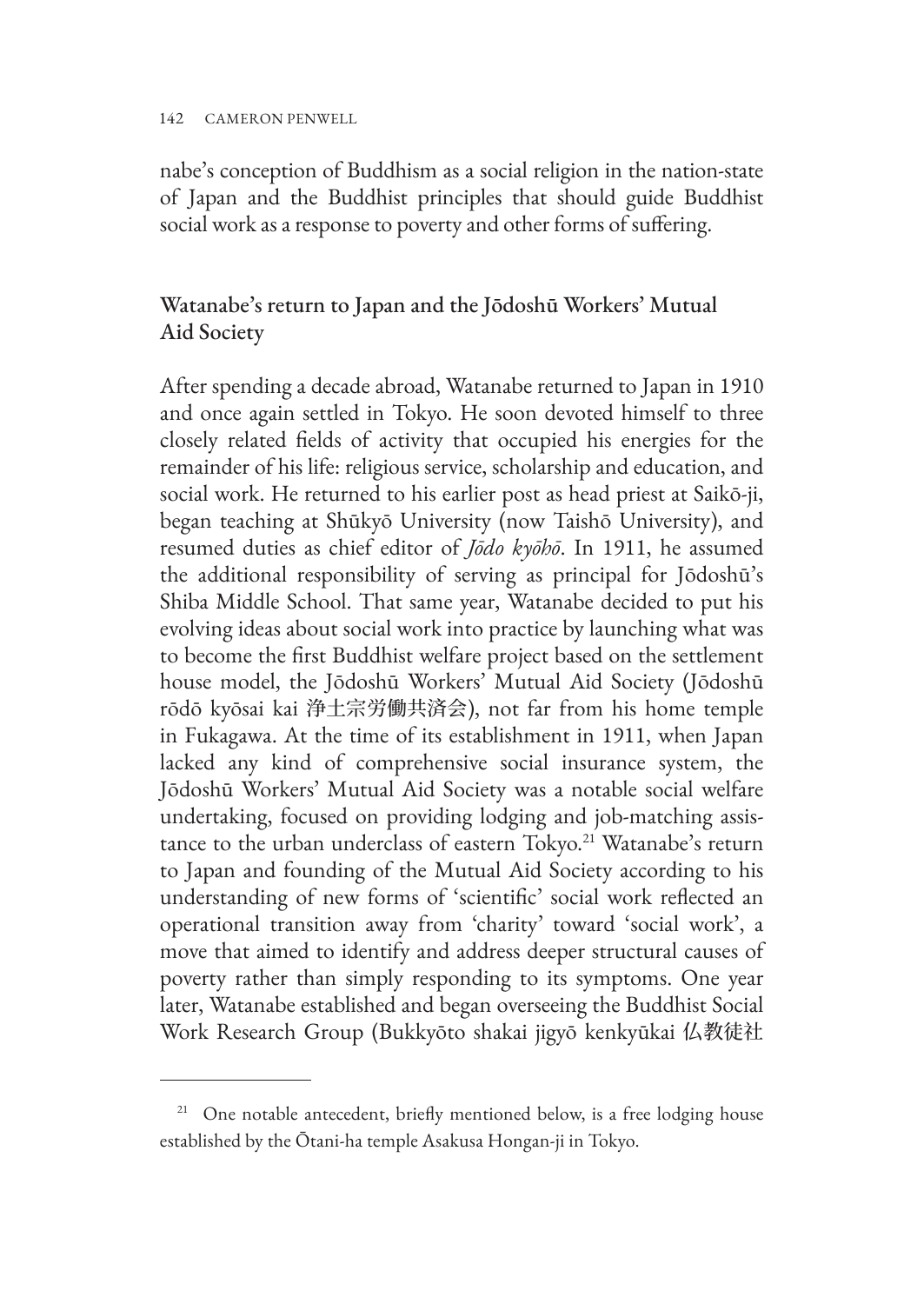会事業研究会), which coordinated communication among some eighty-member organizations around the country and conducted studies aimed at improving social work methods.<sup>22</sup>

The Jōdoshū Workers' Mutual Aid Society constituted a response to a diverse set of issues facing Japanese society in 1910 and reflected the knowledge, experience, and personal concerns of Watanabe Kaigyoku. At the same time, while Watanabe was designated director, the launch of the project resulted from the cooperative work of several individuals in the Jōdoshū leadership, who treated it as a sectwide effort and sought to imbue it with wider symbolic value. The organization's charter statement, published in *Jōdo kyōhō* in April 1911, clearly explained that its launch was meant to commemorate the seven-hundredth anniversary of the death of sect founder Hōnen and to reflect appreciation for the Meiji emperor's magnanimity:

In recognition of the seven-hundredth anniversary of the death of our sect's founder [Hōnen], the Meiji emperor has proclaimed his great virtue and bestowed the posthumous title of Meishō Daishi upon him. The favour of the emperor is truly as deep as the ocean and as high as the mountains. It is our sincere desire to respond, in whatever small way, to our vast debt of gratitude to the nation by assisting in time of emergency in those areas where the state is unable to provide. …we shall pour our strength into establishing the Jōdoshū Workers' Mutual Aid Society and …strive first and foremost to improve the conditions of daily life for individual workers.<sup>23</sup>

The more sudden, direct, and traumatic event that shaped the historical context of the Mutual Aid Society's formation was the Great Treason Incident of 1910.<sup>24</sup> The incident, in which authorities

<sup>22</sup> Nihon bukkyō shakai fukushi gakkai, *Bukkyō shakai*, 272–73.

<sup>23</sup> 'Jōdoshū rōdō kyōsai kai shuisho' 浄土宗労働共済会趣意書, first appearance in print was *Jōdō kyōhō*, no. 949, April 3, 1911, 6–7. More recently, it was reprinted in full in Masaharu and Yasuo, *Nihon shakai*, 223–24.

<sup>24</sup> For a comprehensive account in English, see Gavin and Middleton, *Japan and the High Treason Incident*.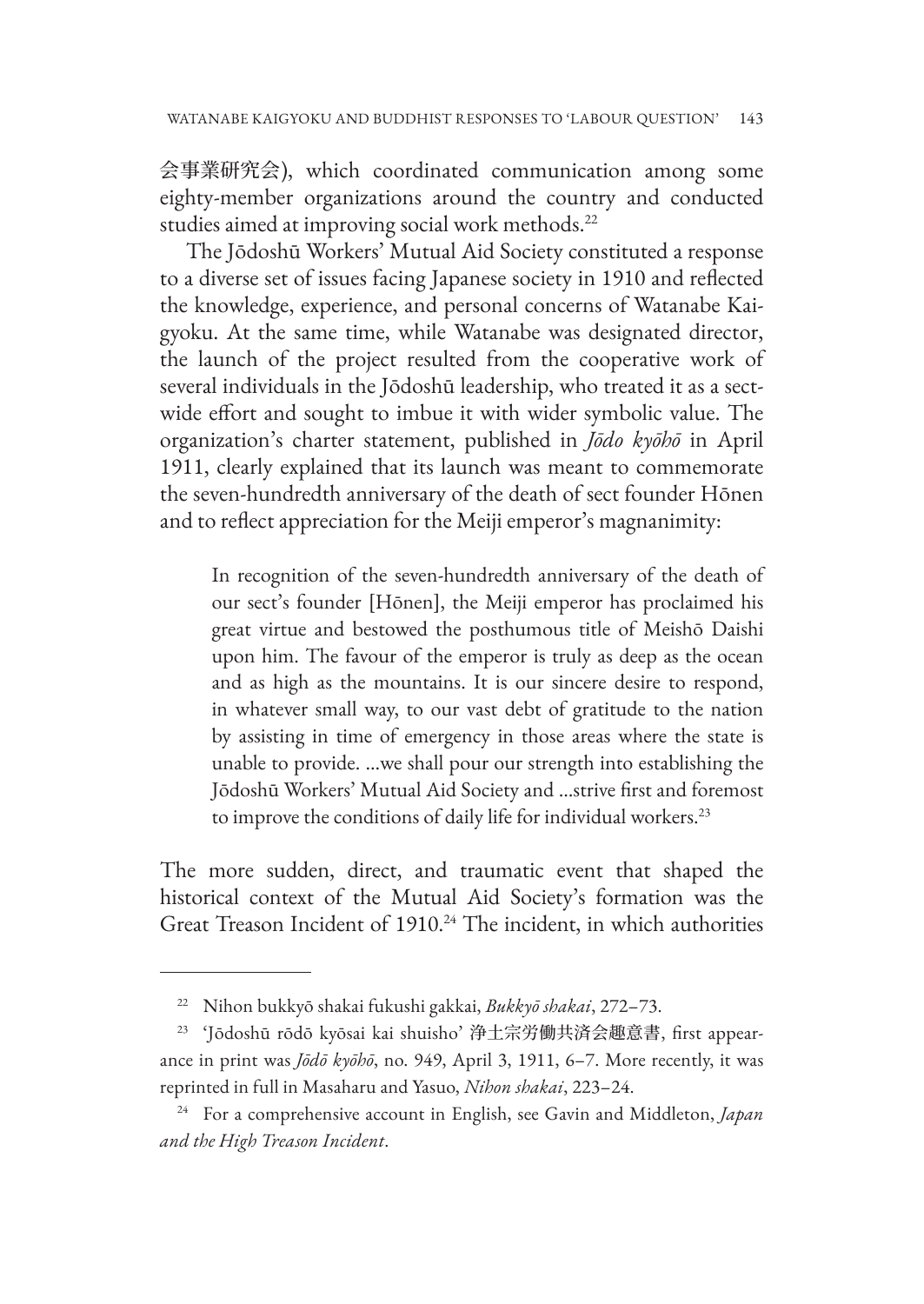uncovered an alleged socialist plot to assassinate the Meiji emperor, seemed to confirm the worst collective suspicions about social unrest and heterodox political ideologies. Anxieties created by the incident, which started in May 1910, lurked in the background of the Mutual Aid Society's formation, especially because three Buddhist clergy were among those arrested and sentenced to death on January 18, 1911, for suspected involvement in the failed assassination plot: Sōtō Zen priest and anarchist Uchiyama Gudō 内山愚童 (1874–1911); Shinshū Ōtani-ha priest Takagi Kenmyō 高木顕明 (1864–1914); and Rinzai Zen priest Mineo Setsudō 峯尾節堂 (1885–1919). Two others, Shingon priest Mōri Seian 毛利柴庵 (1871–1938) and Sōtō Zen priest Inoue Shūten 井上秀天 (1880–1945), were not indicted, but authorities searched their homes and placed them under surveillance. Authorities even detained Itō Shōshin 伊藤証信 (1876–1963), a Shinshū Ōtani-ha priest and founder of the 'selfless love' (*muga ai* 無我愛) movement, due to an essay that Itō wrote about the incident. Uchiyama was executed on January 24, 1911, while Takagi's and Mineo's sentences were commuted to life in prison. Takagi, who vocally opposed the Russo-Japanese War and worked doggedly to improve conditions for the *burakumin* outcaste group, took his own life just two years later while incarcerated at Akita Prison.<sup>25</sup> Also sentenced to death was Sasaki Dōgen 佐々木道元 (1889–1916) who, while not a priest, was born to a Shinshū temple family in Kumamoto prefecture. Like Takagi and Mineo, his sentence was commuted to life in prison.<sup>26</sup>

The number of Buddhist individuals linked to the event, however directly or indirectly, caused alarm among temple leadership of all sects. Head temples quickly defrocked and denounced those priests who were convicted. A directive from Sōtō Zen leadership instructed priests and parishioners to 'exercise vigilance over both themselves and others . . . In order to expiate this most serious crime in the sect's last one thousand years'.27 Rinzai Zen administrative head Toyoda

<sup>&</sup>lt;sup>25</sup> For further details on the life and career of Takagi, see Swanson, 'Takagi Kenmyo'. For a concise study of Uchiyama's life and translations of his major essays, see Rambelli, 'Zen Anarchism'.

<sup>26</sup> Yoshida, *Nihon kindai*, 26–27.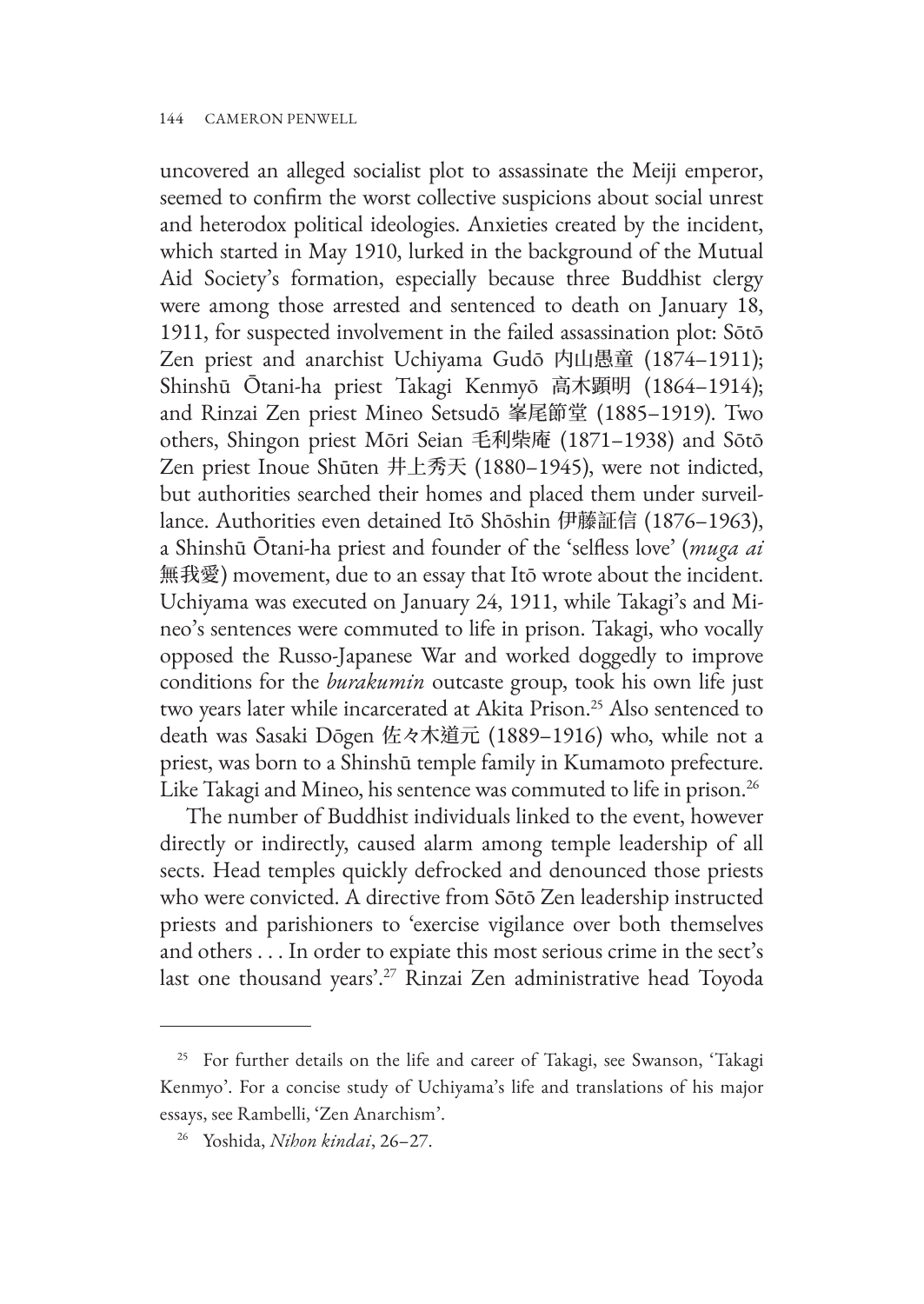Dokutan (1840–1917) reasserted that the essence of the Rinzai sect was 'to protect the nation through the spread of Zen' and pledged to continue to promote loyalty to the emperor while also ensuring that adherents 'don't ignore the doctrine of karma or fall into the trap of believing in the heretical idea of "evil equality"' that was being advocated by socialists and their ilk.<sup>28</sup> Meanwhile, in light of Takagi's conviction, two Shinshū Ōtani-ha administrators, Ōtani Eiryō 大谷 瑩亮 (n.d.) and Kuwakado Shidō 桑門至道 (n.d.) cautioned priests in subordinate temples that they must not forget to properly teach the sect's principle of the 'coexistence of ultimate and relative truth' (*shinzoku nitai* 真俗二諦), which at this time was widely interpreted as meaning that the Buddha's law (*buppō* 仏法) and the sovereign's law (*ōbō* 王法) were harmonious and complementary. Ōtani and Kuwakado further advised that 'those in this sect in supervisory roles must pay special attention to what the priests and laity under their supervision are doing. … You must eliminate misconceptions, being ever vigilant'.29 Only the most extreme of political radicals would have openly endorsed assassination of the emperor at this time, and in this sense, the religious leaders' denunciations are by no means surprising. At the same time, these comments not only denounced imperial assassination, but also implicated any political ideology critical of the existing social and economic order. The prevailing interpretation of the 'coexistence of ultimate and relative truth' is another example of how doctrine could be used to stifle social critique. In the wake of the Great Treason Incident—and the Buddhist response to it—it became increasingly difficult to critique the status quo of the socio-economic order from a Buddhist subject position.

At the national level, the incident intensified fears among political elites and the bourgeoisie over the rise of socialism, raising the spectre of revolt from organized labour and the urban underclass. But for

<sup>27</sup> *Sōtō shūhō*, no. 340, February 15, 1911, translated and quoted in Victoria, *Zen at War*, 50.

<sup>28</sup> Translated and quoted in Victoria, *Zen at War*, 50.

<sup>29</sup> *Chūgai nippō*, no. 3259, January 29, 1911, translated and quoted in Victoria, *Zen at War*, 51.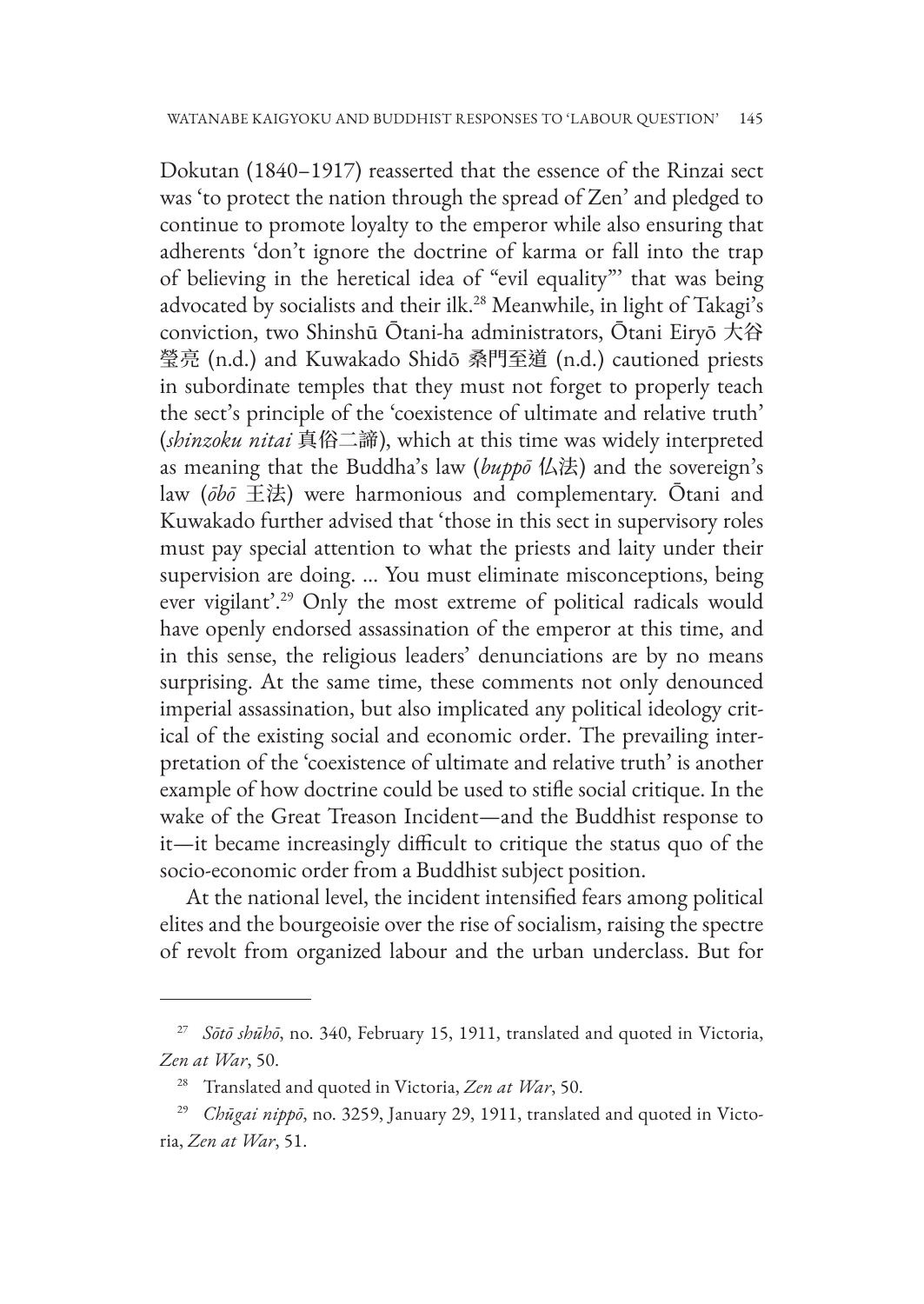Buddhists in particular, the fact that an outsized number of priests were implicated in the incident, whether directly or indirectly, was a particular cause for concern. Without citing the incident specifically, the Mutual Aid Society's founding charter reflected these anxieties:

...the structure of society grows increasingly complex, and the rapidly and violently changing economic situation causes the gap between rich and poor to grow ever more extreme and heightens the misery of the lower classes, who face difficulties in finding work and making ends meet. As a result, morals decay and evil runs rampant. But perhaps worst of all this has also led to dangerous and violent thought growing ever stronger, disrupting the customary social order and leaving a dark blot on enlightened culture. Reflecting on these corrupting influences is terrifying; the situation is truly deplorable.<sup>30</sup>

The Mutual Aid Society, like many philanthropic endeavours, represented diverse and sometimes competing interests held by various parties involved in its creation. For the Jōdoshū leadership, the project was a major piece in a larger campaign to honour the 700th anniversary of the death of Hōnen, the sect's founder. For Watanabe, it was an opportunity to implement his evolving ideas on social work as a form of religious and social practice that could address the problem of poverty in a more systematic and effective manner than traditional modes of charity.

While not directly involved in its creation, for bureaucrats, scholars, and benefactors connected to charity and relief work—whether through the Home Ministry or private organizations like the Central Charity Association—the project appeared to be an ideal example of the role that religious groups could and should play in addressing social problems and guiding the general public away from dangerous ideologies. In fact, even as the Jōdoshū Workers' Mutual Aid Society was being launched, plans were under way for the Three Religions Conference (*sankyō kaidō* 三教会同), to be held in February 1912.31

<sup>30</sup> 'Jōdoshū rōdō kyōsai kai shuisho'.

<sup>&</sup>lt;sup>31</sup> This conference, organized by then vice-minister of home affairs Tokonami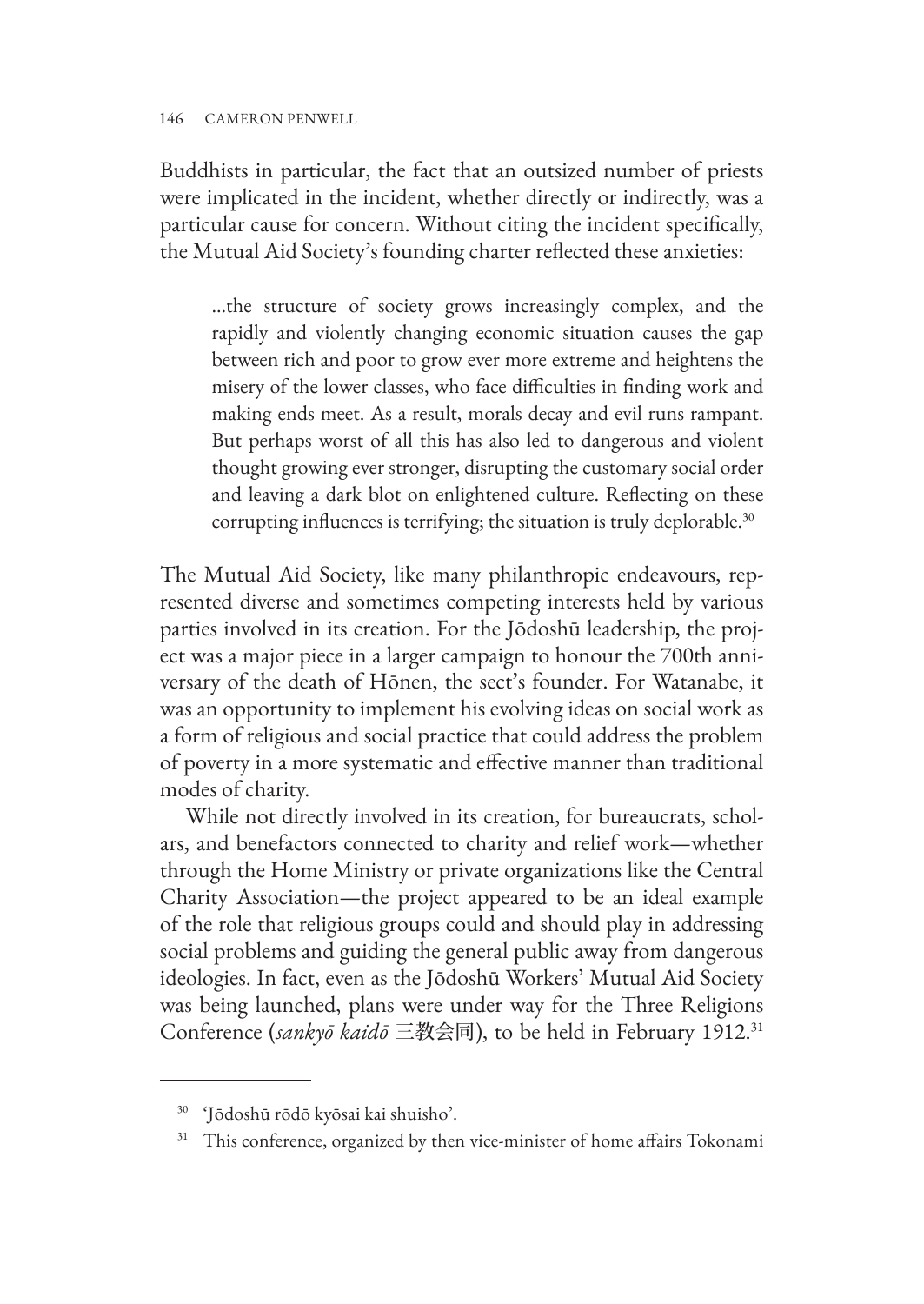A major goal and theme of that conference, from the perspective of Home Ministry bureaucrats, was to promote religious groups' participation in activities that would strengthen national morality, improve society, and guard against 'dangerous thought'.<sup>32</sup> As Sheldon Garon argues, however, the trend toward cooperative engagement between religious groups and government bureaucrats at this time was not a simple case of the government co-opting the religious; rather, it reflected a situation in which many influential religious leaders, whether Buddhist, Christian, or Shinto, sought greater social influence and discovered areas of common concern with government officials in which they were quite happy to pursue goals of shared interest.<sup>33</sup> Although the Mutual Aid Society was not a direct product of this religious-bureaucratic cooperation, it embodied the hopes that the Home Ministry had for religious social work: shoring up the social order by addressing problems incrementally through private efforts that would, hopefully, forestall unrest and revolutionary politics.

Specific plans for Jōdoshū's commemorative social enterprise began taking more concrete form in September 1910 when the decision was made to target the working poor with a project to provide affordable accommodations as well as religious and moral guidance. As those preparations proceeded over the next several months, with land and buildings purchased, the project underwent a series of name changes prior to its official launch: Labour Protection Union (Rōdō hogo kumiai 労働保護組合); Jōdoshū Labour Protection Society (Jōdoshū rōdō hogo kai 浄土宗労働保護会); Tokyo Memorial

- <sup>32</sup> Thelle, *Buddhism and Christianity*, 252.
- <sup>33</sup> Garon, *Molding Japanese Minds*, 17.

Takejirō 床波竹次郎 (1867–1935), built on the traditional notion of Buddhism, Shinto, and Confucianism as the 'three religions' of Japan. The new configuration replaced Confucianism with Christianity, which seemed much more socially potent despite its foreign origins. Tokonami sought to enlist clergy to support state efforts at implementing a 'spiritual restoration' that would foster national morality and contribute to social stability amid the disruptions produced by industrial capitalism. For a detailed study of this conference, see McKenzie, 'Spiritual Restoration and Religious Reinvention in Late Meiji Japan'.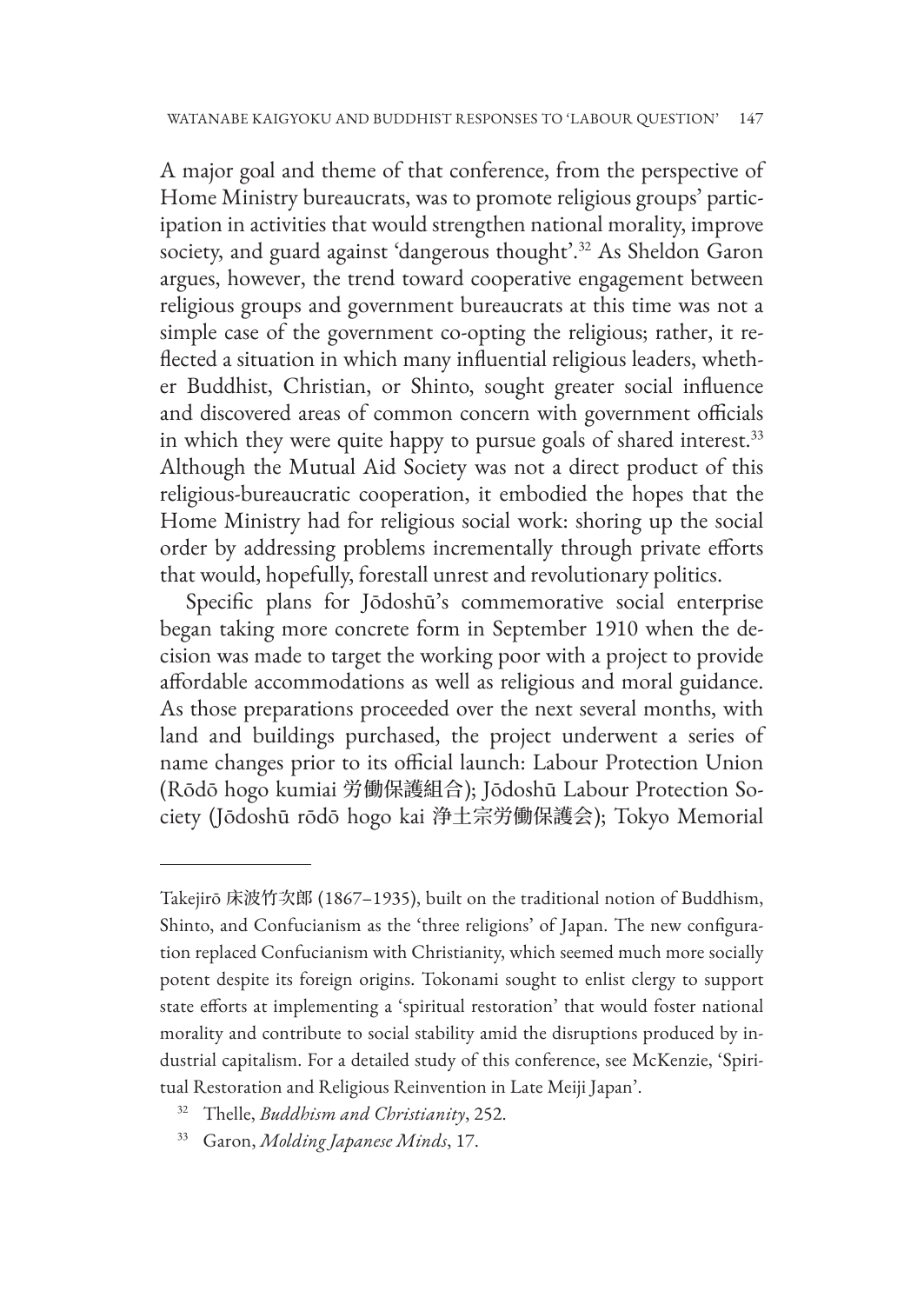Labour Protection Society (Tōkyō onki kinen rōdō hogo kai 東京遠 忌記念労働保護会); Workers' Mutual Aid Society (Rōdō kyōsaikai 労働共済会); and, finally, Jodoshū Workers' Mutual Aid Society.34 The change in names clearly suggests that there was a strong focus on labourers or workers from the project's inception.<sup>35</sup>

The society's focus on workers—and the use of the word 'labour' (*rōdō*) in its name—reflected changing trends in social and economic problems of the day as well as the responses to them. First, this focus acknowledged that able-bodied, working people were either struggling to find suitable work or not being paid enough to maintain their means of subsistence. Prior to industrialization, the only suitable or deserving recipients of poverty relief outside of natural disaster or famine victims were the sick, handicapped, widows, or small children—in other words, people incapable of work. Unequal access to education, legal or practical impediments to the organization of labour, and a lack of a public social safety net were three major causes of this situation. Second, by providing struggling or homeless workers with a variety of services, the Mutual Aid Society attempted to address the multiple and varied structural impediments that trapped so many urban residents in poverty. Watanabe's theory of social work, which he contrasted with prevailing modes of charity (*jizen* 慈 善) or relief (*kyūsai* 救済), emphasized the necessity of a preventative approach based on rational and coordinated poverty relief programs.

Prior to the launch of the Mutual Aid Society, Watanabe had not published any writings that dealt with social work in a comprehensive manner. His closest effort in this regard was a short article recommending a German-style program of childcare, published a few months after returning to Japan in July 1910.<sup>36</sup> The first essay outlining his thoughts on how to improve the status quo for relief work was

<sup>34</sup> Miyoshi, 'Jōdoshū rōdō kyōsai kai', 16–17.

<sup>35</sup> Strictly speaking, the term for a 'worker' or 'labourer' is *rōdōsha* 労働者; however, I have translated *rōdō* 労働 as either 'labour' or 'worker', depending on the context of the surrounding words. The point remains, however, that the term *rōdō* figured in each of the proposed names for the project.

<sup>36</sup> This essay was published in July 1910. Watanabe, 'Kyōka no keiei'.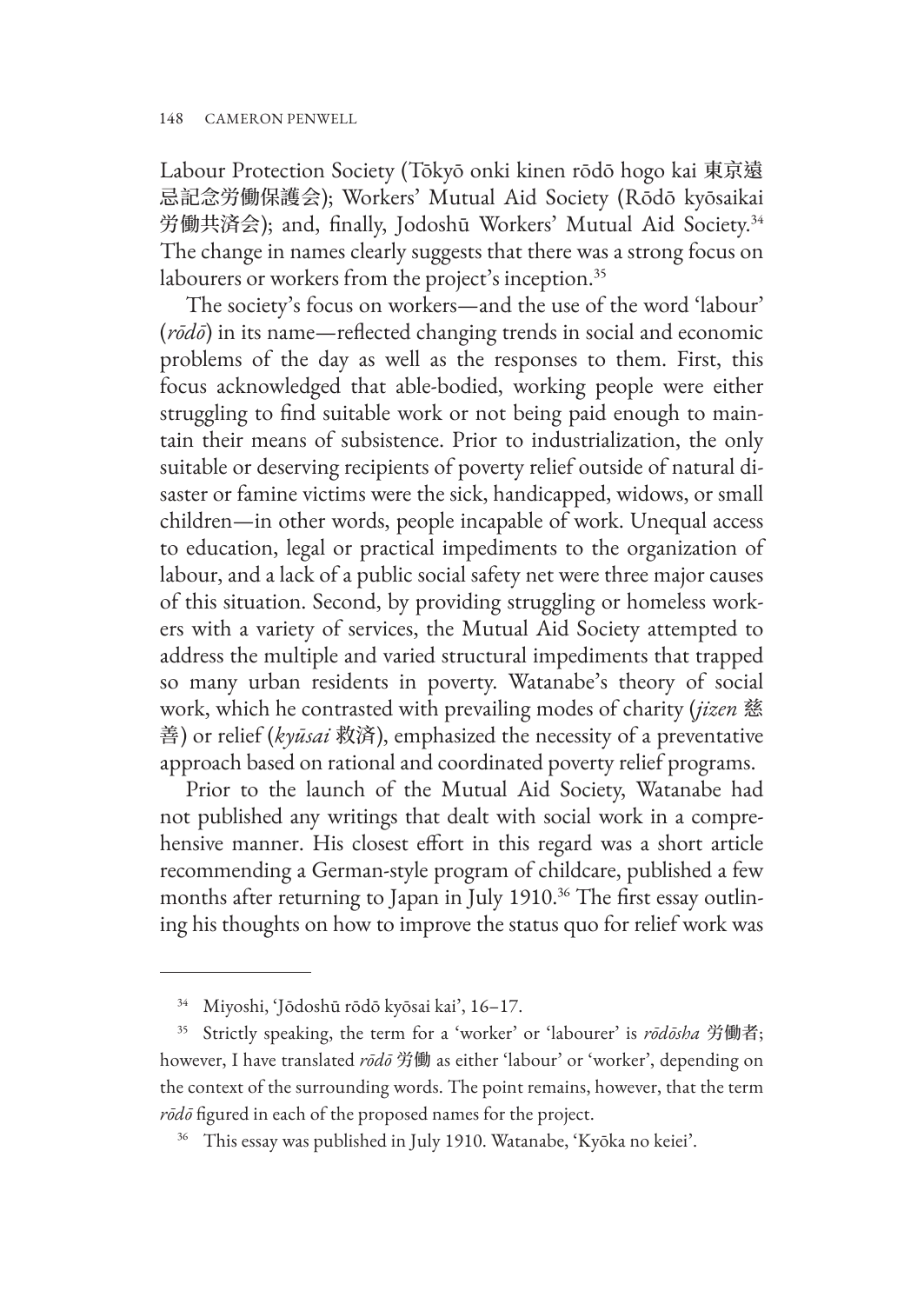'The essentials of charity work', which appeared in the pages of *Shin bukkyō* 新仏教 in December 1911. The next clearest statement of his approach to social work came with 'Five major principles of modern reformatory and relief work', which was published in the Mutual Aid Society's institutional organ, *Rōdō kyōsai* 労働共済, in January 1916, some five years after the society's launch.<sup>37</sup> Although Watanabe frequently used the term 'social work' (*shakai jigyō* 社会事業) in writing, he did not use it in the title of a published piece of writing until 1918 in an essay titled 'Encouraging the rise of national social work'.38 This chronology of change in nomenclature from 'charity' to 'reformatory and relief work' to 'social work' generally coincides with the evolution of terminology in other venues, such as name changes made to the Central Charity Society and its publications.39

In light of this chronology, the society's founding charter and bylaws, which by all accounts Watanabe authored himself, offer insight into an early stage of the evolution of his thinking on social work and reveal how he envisioned the organization's role and function.<sup>40</sup> The Mutual Aid Society charter reflected the common belief that rapid change transformed Japan and, while generally improving people's lives in the process, nevertheless presented new challenges. At this point in time, the Meiji government failed to produce legislation to adequately address the problems that arose as the result of society

<sup>39</sup> The Central Charity Society (Chūō jizen kyōkai 中央慈善協会), founded in 1908, changed its name to the Central Social Work Society (Chūō jizen jigyō kyōkai 中央社会事業協会) in 1921. The society's journal, *Charity* (*Jizen* 慈善), which began publication in 1909, underwent a name change to *Society and Relief* (*Shakai to kyūsai* 社会と救済) in 1917 and then to *Social Work* (*Shakai jigyō* 社 会事業) in conjunction with the 1921 name change of the society itself. Tracing the evolution of institutional names can be a useful method of tracking conceptual changes—names tend not to change until a body of ideas has sufficiently taken root to make the change seem reasonable or even unavoidable.

<sup>40</sup> 'Jōdoshū rōdō kyōsai kai shuisho'.

<sup>37</sup> Watanabe, 'Jizen jigyō no yōgi'; Watanabe, 'Gendai kanka kyūsai jigyō'.

<sup>&</sup>lt;sup>38</sup> This essay appeared in a 1918 issue of the Mutual Aid Society's journal, *Rōdō kyōsai* 労働共済. Watanabe, 'Kokuminteki shakai jigyō', 2–3.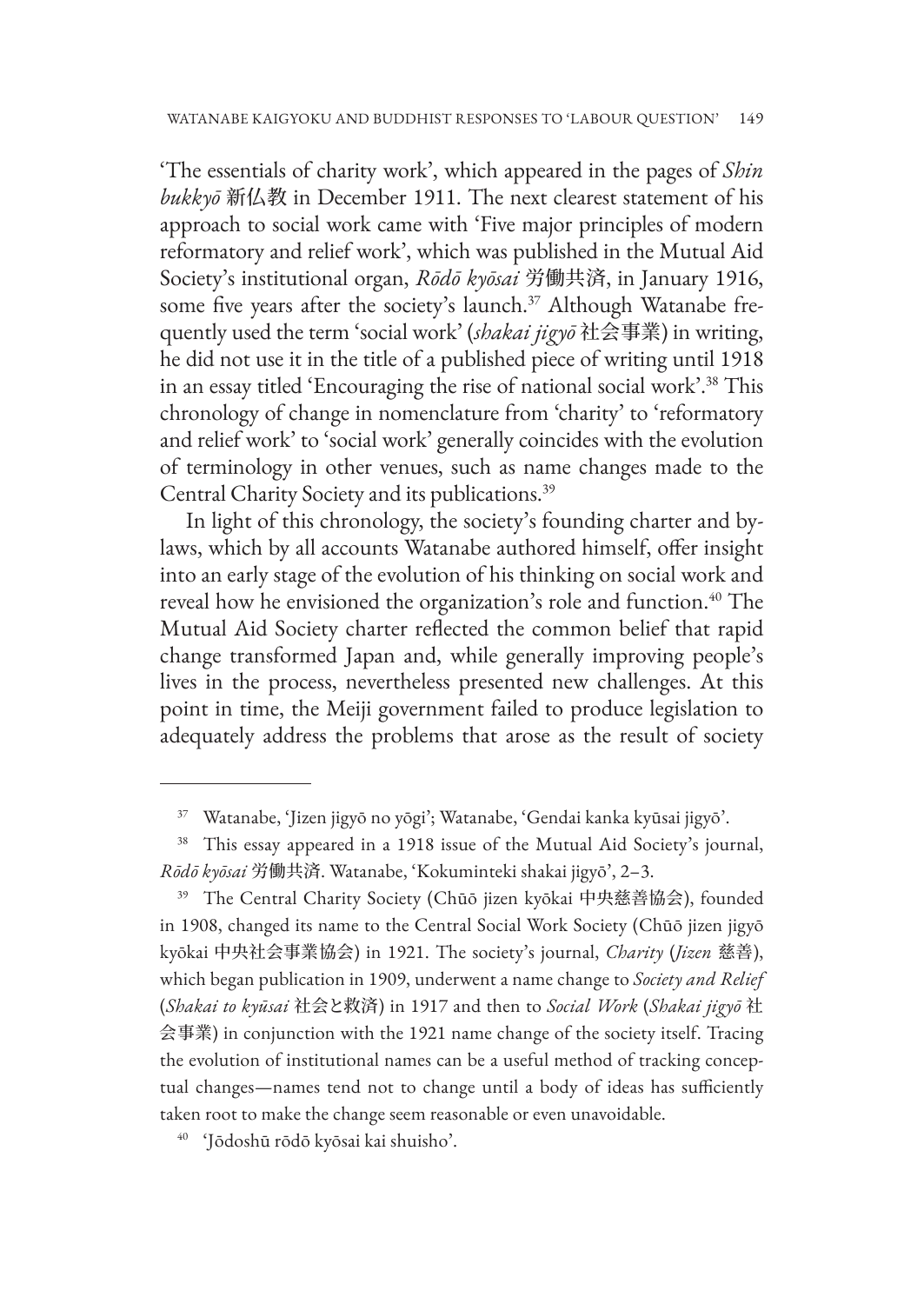growing 'increasingly complex' while the 'rapidly and violently changing economic situation' caused the 'gap between rich and poor to grow ever more extreme'. Furthermore, workers faced 'difficulties in finding work and making ends meets', producing a situation in which 'morals decay and vice runs rampant'.<sup>41</sup> A Buddhist's calling thus contained a moral component reminiscent of the one that Home Ministry bureaucrat Shiba Junrokurō 斯波淳六郎 (1861– 1931) and others envisioned for clergy at the Home Ministry's inaugural Reformatory and Relief Work Seminar a few years prior. The charter statement differed, however, in that it depicted moral decay as a *symptom* of immiseration rather than its *cause*. Most disturbingly, the charter warned, the growing wealth gap and rate of poverty risked an outbreak of 'dangerous and violent thought', palpable expressions of which the Great Treason Incident had recently revealed.

Watanabe later argued in greater detail for the adoption of proactive poverty *prevention*, as opposed to a more passive strategy of poverty *relief*; and a concern for poverty clearly emerges in the charter. But the primary focus of the charter, likewise reflected in the society's name, related to the foundational, structural issue of labour (*rōdō* 労働) and the worker (*rōdōsha* 労働者) rather than the symptom of poverty itself. Indeed, the charter begins,

When considering the fate of our country's progress and the development of its culture, one must not overlook, even for an instant, investigation of the labour problem and implementation of relief work meant to address it.<sup>42</sup>

The charter identified 'labour protection' as Japan's 'greatest and most urgent task at present' and demanded that the government take a greater lead in addressing the 'labour problem'. While poverty was an important and closely related issue, the labour problem and the accompanying need for labour protection form the core object of the charter's call to action.

<sup>41</sup> 'Jōdoshū rōdō kyōsai kai shuisho'.

<sup>42</sup> 'Jōdoshū rōdō kyōsai kai shuisho'.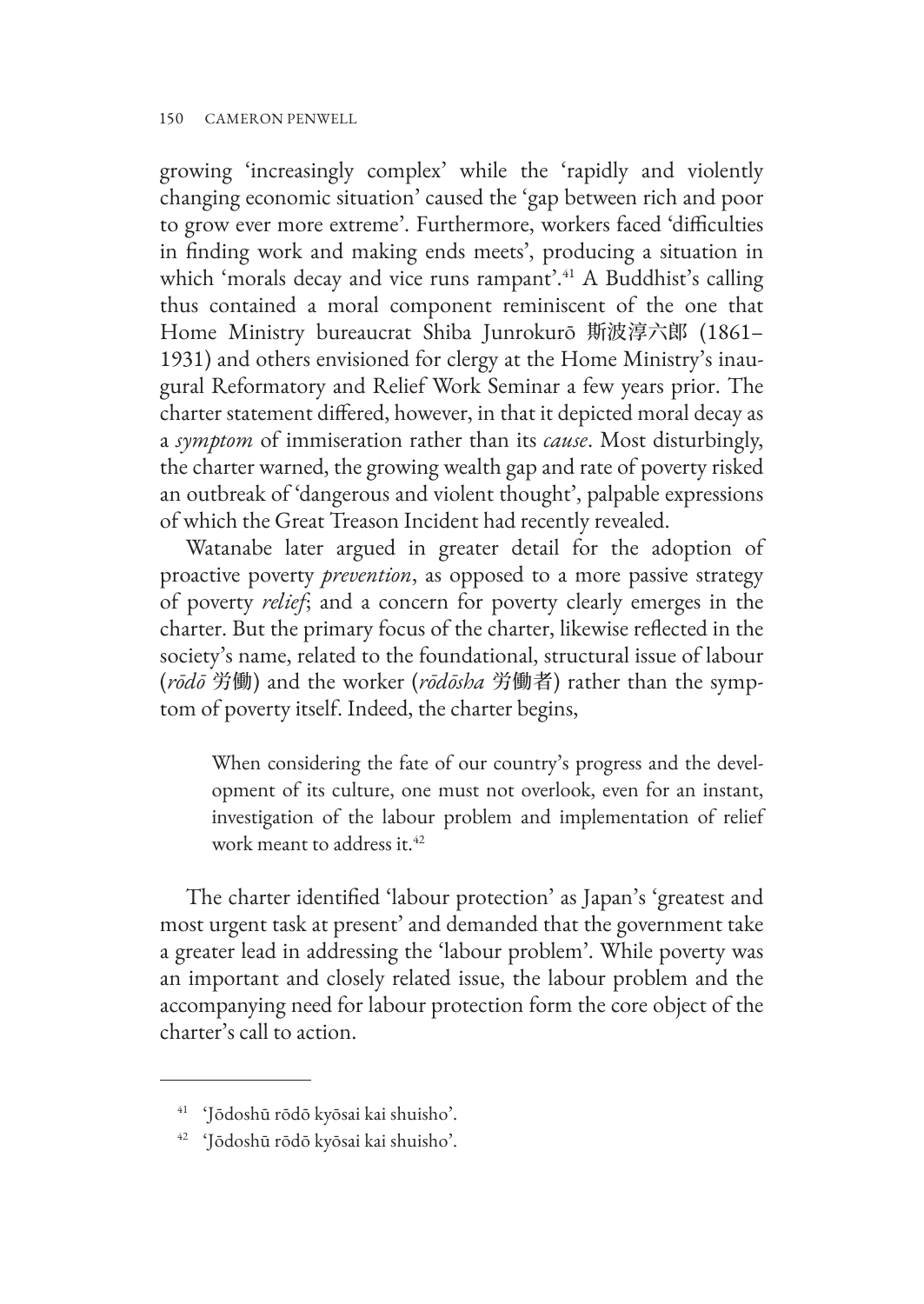Having identified the problem, the charter then outlines the proposed course of action for the Mutual Aid Society. Japan possessed an indigenous tradition of 'alms and relief work… from which contributions can be made to the task of addressing the labour problem'.<sup>43</sup> Much of this tradition centred on ideals of compassion and benevolence found in religion, namely, Buddhism:

… surely it is the Buddha's teachings of compassion and salvation and the instruction to bring benefit and joy to living beings (*riraku ujō* 利楽有情) that perfectly demonstrated the obligation of all, whether high or low, to repay debts to the Buddha equally through interdependence (*aiyori* 相依り), reciprocity (*gokei* 互恵), and mutual aid (*kyōsai* 共済).<sup>44</sup>

For adherents of Jōdōshū, practice of these virtues was supposed to be a matter of daily conduct. All Buddhists, regardless of sectarian affiliation or social standing, bore a responsibility to perform acts of compassion that would address material needs. Whatever practical methods might be employed, they were to be rooted in Buddhist ethical ideals of interdependence, reciprocity, and mutual aid.

Finally, after noting the Mutual Aid Society's symbolic role in commemorating the 750th anniversary of Hōnen's death, the charter concludes by reiterating the society's commitment to 'strive first and foremost to improve the conditions of daily life for individual workers'. The group's other efforts would be directed at 'offering solace and encouragement and fostering a spirit of independence, self-respect, diligence, and perseverance', and, by doing so, 'also contribute to the improvement of workers' homes and family lives'.<sup>45</sup>

The charter clearly expressed the view that the labour question posed the greatest urgency and that protections and material improvements for workers were therefore essential to attaining its stated goals of fighting poverty, ensuring social stability, and preventing

<sup>43</sup> 'Jōdoshū rōdō kyōsai kai shuisho'.

<sup>44</sup> 'Jōdoshū rōdō kyōsai kai shuisho'.

<sup>45</sup> 'Jōdoshū rōdō kyōsai kai shuisho'.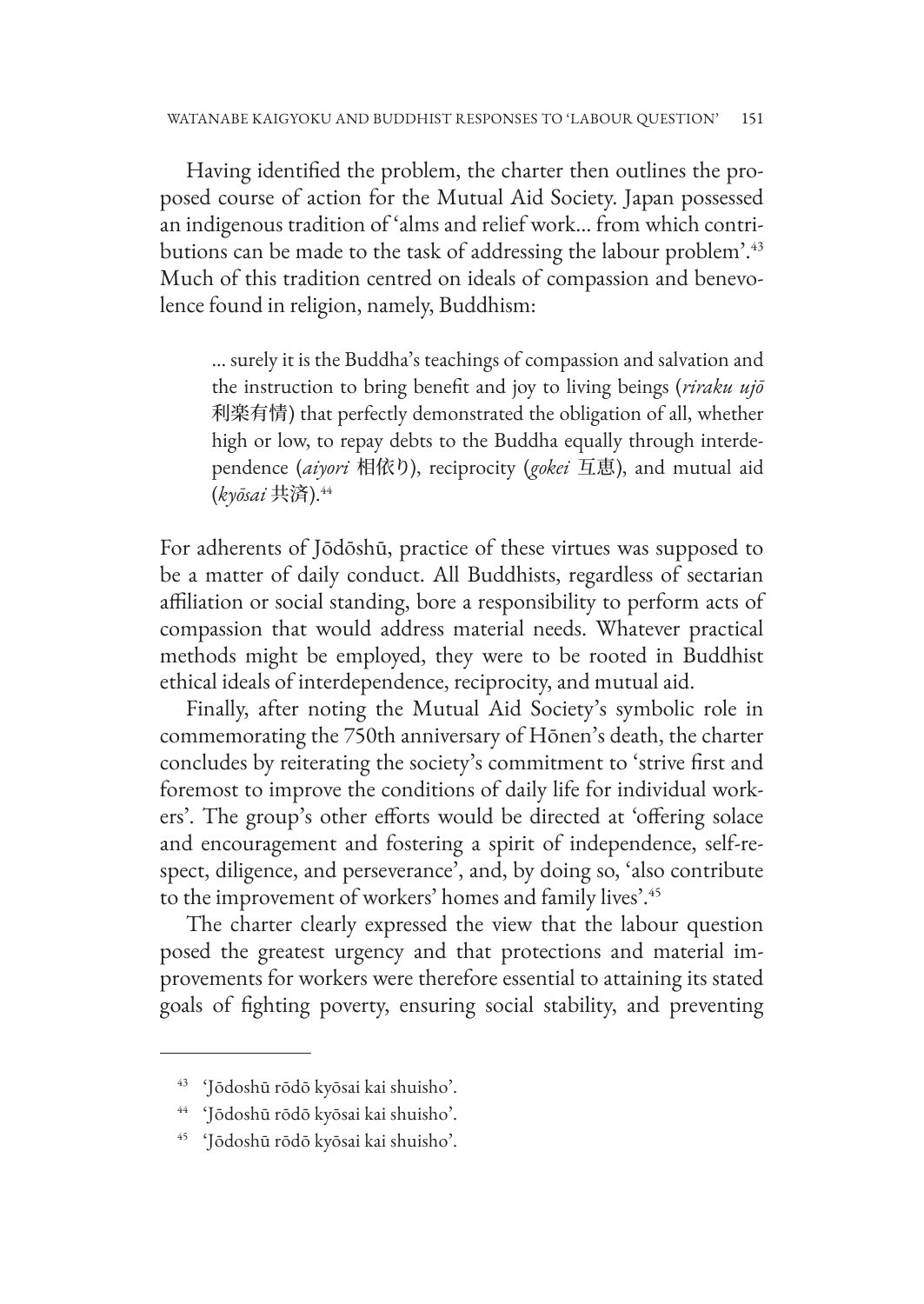the outbreak of political agitation for revolution. In terms of its aim to address poverty by examining structural causes, namely, the labour issue, the charter embodied principles of modern social work. Nevertheless, vestiges of the affective and emotional quality of traditional charity work remained, which Watanabe later highlighted and criticized more directly in his writings. These vestiges attest to the Mutual Aid Society's belonging to a historical period in which patterns of providing aid to the poor, whether relief work, scientific charity, or social work, were all evolving in terms of principles and practices. For example, the 'solace' (*ian* 慰安) mentioned in the charter's closing paragraph echoes the 'spiritual solace' (*seishin jō no ian* 精神上の慰安) discussed at the 1908 Reformatory and Relief Work Seminar. A focus on spiritual solace, in itself, does not necessarily deviate from the general trajectory of Watanabe's conception of Buddhist social work. But to the extent that it suggests religious faith be deployed as a palliative for the emotional—but not physical—distress caused by poverty (as Shiba's notion did), it undermines the call for Buddhists to make the alleviation of suffering—both spiritual and material—part of daily religious practice.

Another example of traditional attitudes toward poverty figure in the charter's stated aim of improving the home or family life of the working class. This goal is redolent of the 'friendly visiting' strategy at the heart of the Charity Organization Society's (COS) model of relief work in late-nineteenth century Britain and the United States. The COS model sought to eliminate indiscriminate dispersal of aid in cash from public funds (so-called 'outdoor relief', as opposed to the 'indoor relief' of the poor house) and replace it with a system of 'scientific charity' directed by 'friendly visitors', middle-class volunteers who assessed the moral, emotional, and physical causes of poverty of each household on a case-by-case basis. The system was imbued with bourgeois paternalism and a confident belief that moral guidance could successfully set the 'deserving poor' on a path toward independence and self-sufficiency through work.<sup>46</sup> The COS and its method of 'friendly visiting' presume a great deal about the connec-

<sup>&</sup>lt;sup>46</sup> For an overview of the origin and history of the COS in Britain, see Hum-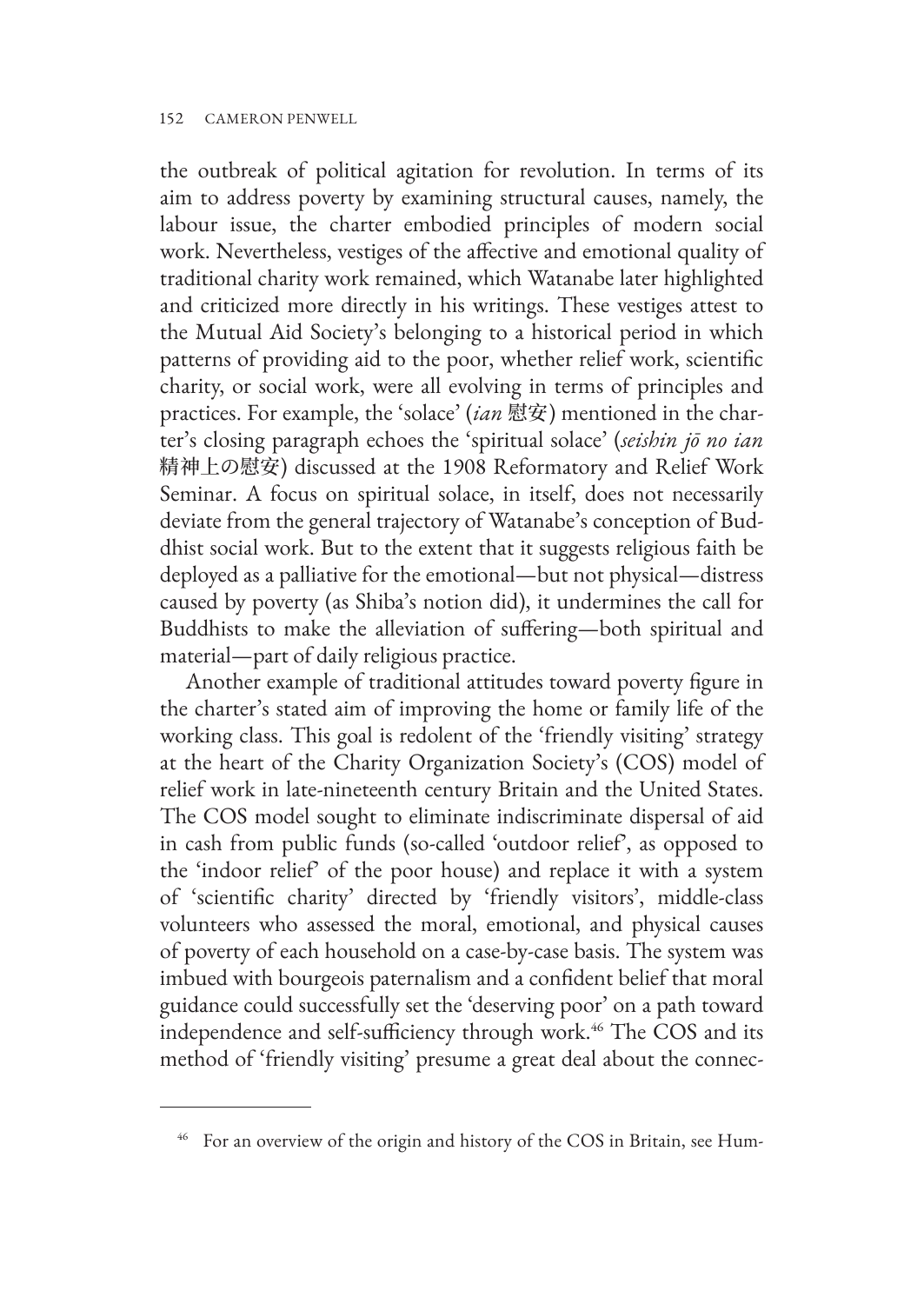tion between morality and poverty, ideas at odds with Watanabe's rejection of pretences of social hierarchies and moral superiority in later writings. This is not to suggest a fundamental disharmony in Watanabe's conception of Buddhist social work for the Mutual Aid Society or other endeavours. Rather, it is to emphasize that Watanabe's turn toward the modern and scientific methods of social work did not manifest as a sharp break with existing practices but evolved in a gradual and sometimes dialectical fashion.

The Mutual Aid Society's charter outlined the social context, religious motivations, and ideological concerns of its founders. Meanwhile, its by-laws described a fairly standard organizational structure. Item 3 in the charter, however, clarified that in order 'to improve the living conditions of labourers and promote a spirit of advancement', the society would administer projects in the following seven areas: lodging house for labourers, provision of food at cost, child care, job introduction services, recreation and instruction, assistance in applying for disability aid, and housing reform.<sup>47</sup>

The group's first successful project was its lodging house. In this endeavour they followed in the path of earlier Buddhist efforts, such as the free lodging house established by Ōtani-ha cleric Ōkusa Ejitsu 大草慧実 (1858–1912) while he served as head priest at Asakusa Hongan-ji in Tokyo. In subtle ways, however, the Mutual Aid Society reflected changes rooted in Watanabe's theoretical distinction between existing modes of traditional charity and those of modern social work. If there was a central concept or guiding philosophy contained in the original charter, it was the Buddhist principle of interdependence. Characterizing the organization as a 'mutual aid' society among workers distinguished it from associations created to 'protect' or 'care for' workers, as the earlier proposed name *rōdō hogokai* would have suggested. Related to this example is the distinction between the gratis nature of the free lodging house run by the priest Ōkusa and Asakusa Honganji, on the one hand, and the low-cost or

phreys, *Poor Relief*. For a case study examining the effectiveness of the COS model in the United States, see Ziliak, 'Self-Reliance before the Welfare State'.

<sup>47</sup> 'Jōdoshū rōdō kyōsaikai shuisho'.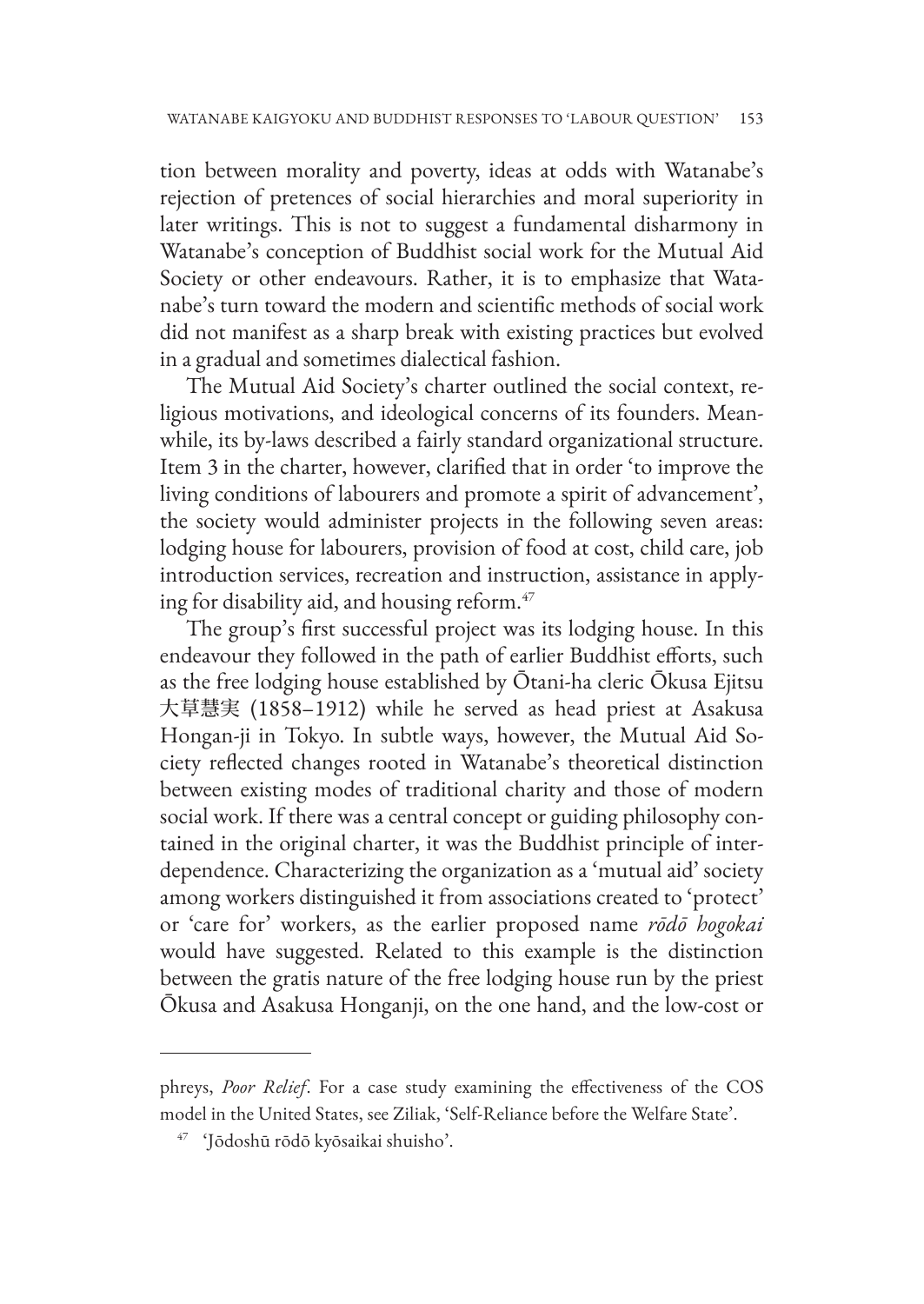at-cost nature of the Mutual Aid Society, on the other. Making the facilities not free, but very affordable, was a purposeful feature meant to embody the spirit of mutual aid and chip away at the conventional master-dependent relationship that commonly existed between the philanthropist or donor and the recipient of aid.

### Buddhism and the labour question in Watanabe Kaigyoku's thought

How exactly did Watanabe envision the nature of the labour problem from a Buddhist perspective? His thoughts on this topic emerged more clearly in a 1919 essay titled 'A Buddhist View of the Labour Question'. In this essay, Watanabe identified the labour problem as the central political and economic concern for post-World War One Japan, as well as for the victorious powers of Britain, France, and the United States. He noted three aspects in particular: the international nature of the 'labour problem'; the propensity for the proletariat to subsume all other classes and present itself as the most important; and the tremendous political nature of the problem.<sup>48</sup> In considering the labour problem from a Buddhist perspective, Watanabe divided his analysis into two areas: the theoretical, in which he considered the place of labour within Buddhism and attempted to develop a Buddhist critique of the labour problem; and the practical—how a Buddhist should try to deal with the problem and whether Buddhists could be effective in resolving the labour problem in real life.<sup>49</sup>

Watanabe first pointed out that, theoretically speaking, 'religion and labour did not contradict each other'.<sup>50</sup> Rather, having only just left the 'slave stage' of human development and entered into

<sup>48</sup> Watanabe, 'Bukkyō yori mitaru', 52.

<sup>49</sup> Watanabe, 53.

<sup>50</sup> Watanabe, 53. The term Watanabe used for 'religion' here and throughout the essay is *shūkyō* 宗教. By the 1910s, *shūkyō* had become widely adopted in Japan as the standard translation word for the English term 'religion' and its cognates in French, German, and other European languages. Nevertheless, other terms still remained in circulation, though less commonly used. This diversity of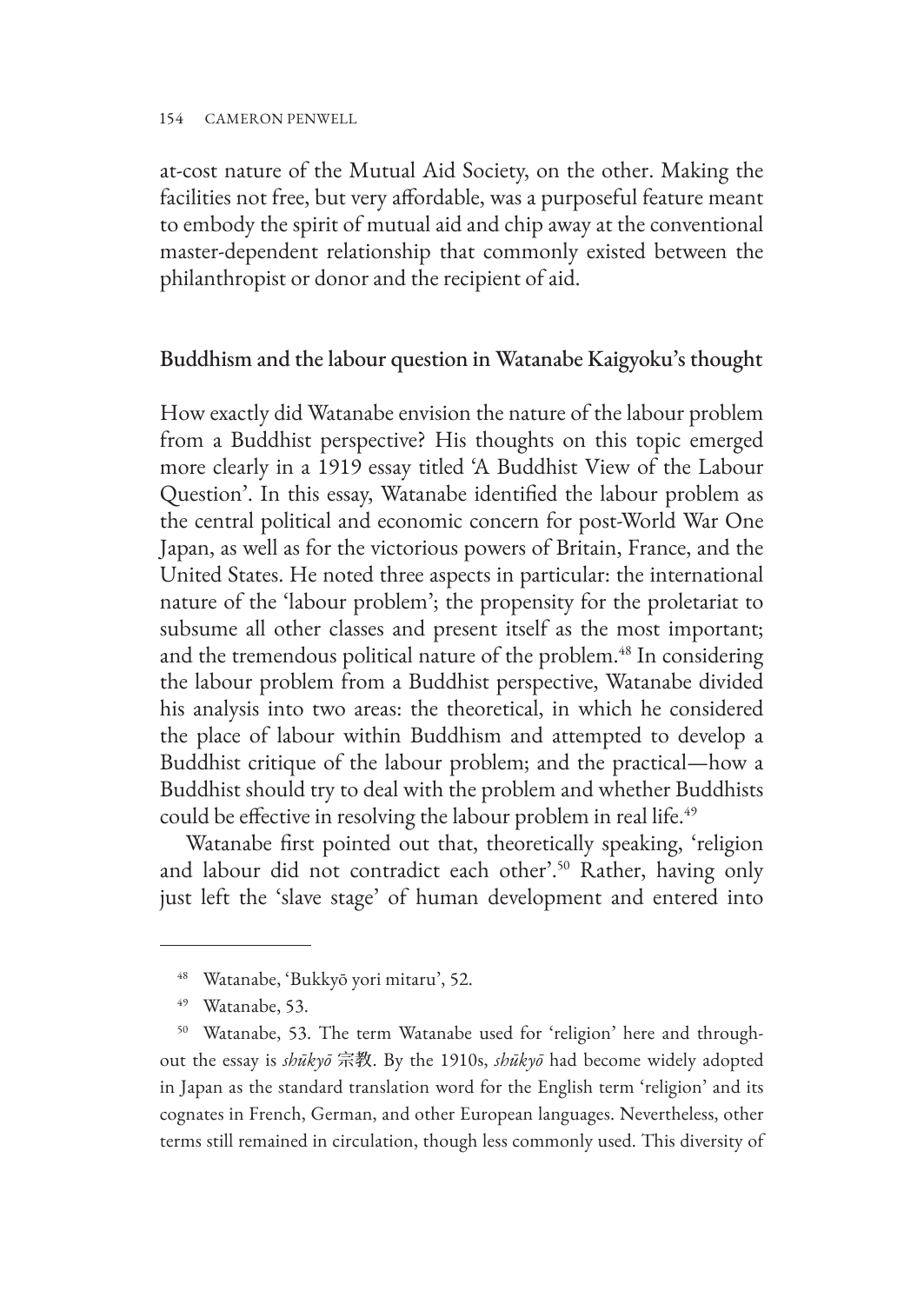the 'material stage', there was an overwhelming focus on the material—improving workers' standards of living, securing livelihoods, and the struggle of the 'miserable' class. Although this was the current reality, he argued the present stage should nevertheless be understood in light of the spiritual stage, which was yet to come. Watanabe acknowledged that the present social and economic structure was based upon class difference, and thus class conflict would continue unabated under the current structure.<sup>51</sup> In his view, the widespread anti-religious sentiment in the labour movement could be attributed to the atheism and social Darwinism that inhered in the materialist view of history and contemporary Marxian thought. He also argued that the flames of popular antipathy toward religion in Europe were fanned by powerful families with close ties to state-sponsored churches who used their influence to align religion with the political interests of the wealthy.52 'Supporters of the labour movement', he observed, 'are intent on thinking of new things and reforms, thus it is no surprise that they clash with religion, which only seeks to maintain old forms and structures. But there is no reason why the labour problem must necessarily be solved only according to Marxist theories or based upon atheism'.53 Watanabe cited the examples of Pope Leo XIII's (1810–1903) formation of a Catholic labour alliance and social policy; Bismarck's state social policy in Germany; and Friedrich Naumann (1860–1919), leader of a Christian-socialist movement in Germany. Watanabe argued that these examples proved the existence and potential effectiveness of non-Marxist, non-materialist, non-atheist, *religiously* grounded methods of dealing with the labour problem.

In order to explore these potential religiously informed solutions, Watanabe outlined the bases from which to best approach the labour problem in terms of Buddhist doctrine. First, Watanabe questioned the validity of taking an exclusively materialist or Marxist approach

- <sup>52</sup> Watanabe, 54.
- <sup>53</sup> Watanabe, 55.

terminology reflected not only personal literary style but also continued contestation of what constituted 'religion'.

<sup>51</sup> Watanabe, 53.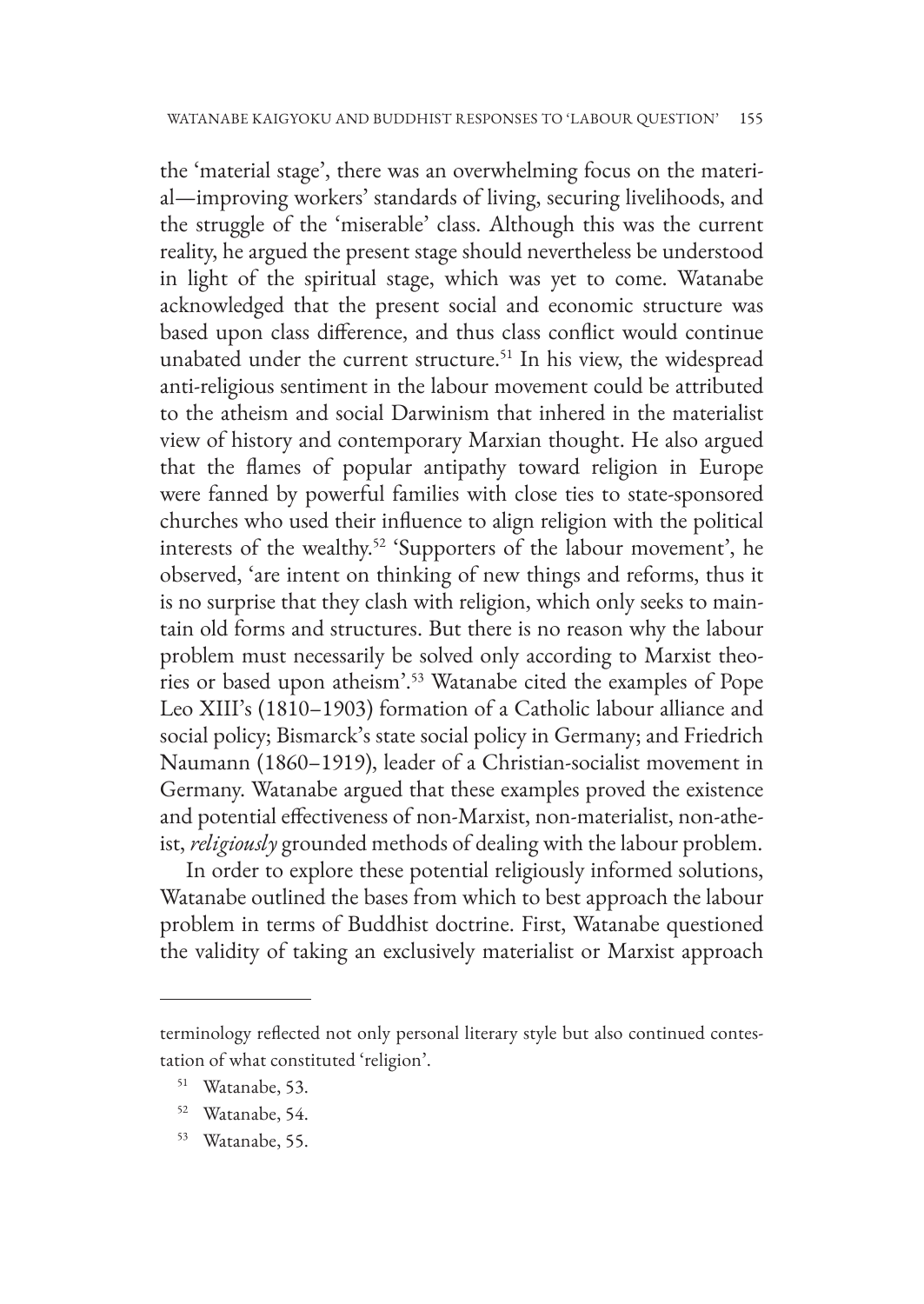to history and argued instead that one should identify the history of humanity with the pursuit of ideals. He claimed that religion was 'the basis and ideal for human cultural activity as a whole' and suggested that 'if we rephrase the idea that the meaning of human history lies in the pursuit of ideals in Buddhist terms, we might say the history of human kind is the "quest for enlightenment" (*jōgu bōdai* 上求菩提) and the process of proceeding toward the eternal and infinite heights'.<sup>54</sup> Acknowledging the economic aspect of human history and life activity, Watanabe emphasized that although human beings made 'things', humans themselves were not simply 'things'. Moreover, while human labour may produce 'things', this was by no means the only end towards which human labour may be directed. Ultimately, he concluded that a materialist worldview lacked a solid foundation for justice, humanitarianism, or freedom: 'It is not fluid in action and lacks balance and harmony'.55

Another flaw he located in social Darwinist and materialist thought was an insistence on conflict without regard to what sort of peace or harmony might be achieved beyond the cessation of conflict. 'War', he wrote, 'is not a goal in itself, but rather a means'. If conflict was to occur at all, it should serve only as a means to achieving peace. Looking at the proletarian-centred labour movement of his day, Watanabe expressed concern that it would simply lead to proletarian tyranny, intent on pursuing the interests of one class while violently subjugating all others. In his estimation, such a view overlooked the fact that human culture developed according to the full expression of the division of labour and cooperative coexistence among these divisions.<sup>56</sup> A spirit of cooperation and a commitment to giving full play to all forms of human and social ability must therefore figure centrally in any attempt to solve the labour question. In Buddhist terms, in relation to the aforementioned 'quest for enlightenment', this approach can be summed up in the concept of 'saving those below' (*geke shujō* 下化衆生). The 'quest for enlightenment' characterized

<sup>54</sup> Watanabe, 'Bukkyō yori mitaru', 56.

<sup>55</sup> Watanabe, 56.

<sup>56</sup> Watanabe, 56–57.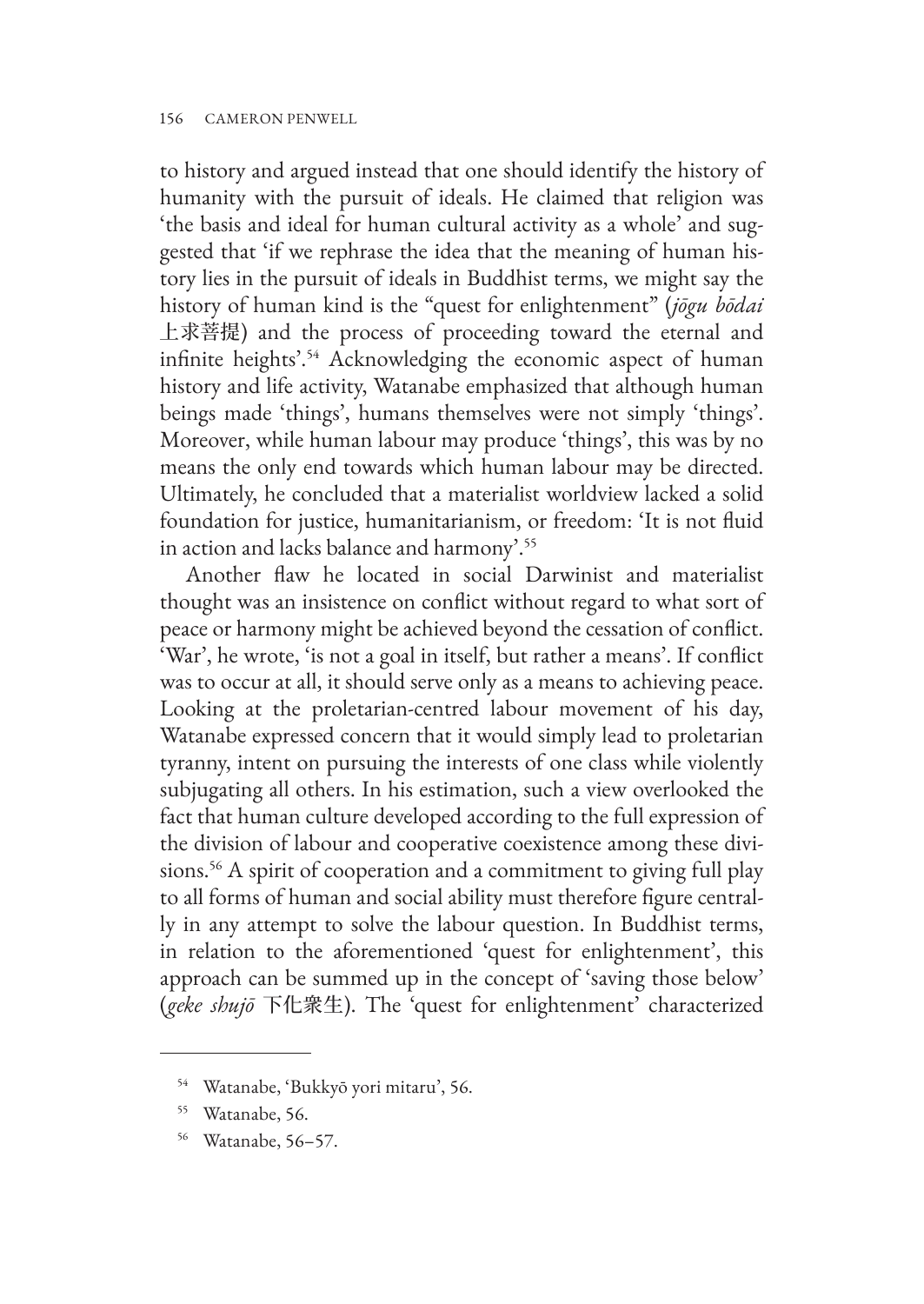the pursuit and realization of the ideal. Within the conception of the ideal was both 'limitless light' (*mugen no kōmyō* 無限の光明) and 'eternal life' (*eien no seimei* 永遠の生命). 'Limitless light', Watanabe explained, 'refers to human wisdom and spiritual ability... eternal life refers to the state of human safety and happiness'.<sup>57</sup> For Watanabe, resolution of the labour problem began with this ideal. 'Saving those below', that is, the altruistic work of the bodhisattva to save others, corresponded to political goals of coexistence and world peace. A comprehensive solution to the social, national, and international aspects of the labour problem could only be achieved through a commitment to both approaches.

In addition to the central principles of 'seek enlightenment above, save those below', Watanabe drew attention to the Buddhist teachings of inclusivity, no-self, and non-attachment, all of which recognized an existence greater than the self. Important, too, was the concept of 'repayment of obligation' (*hōon* 報恩). He extended this latter notion into the economic realm by identifying it with the practice of mutual assistance and related it in political or social terms to the spirit of coexistence.58 The deeper significance of both mutual assistance and coexistence, he argued, could be found in the 'repayment of obligation'. A third concept he introduced was the act of 'rejoicing in the good deeds of others' (*zuiki* 随喜). Watanabe emphasized that this Buddhist concept allowed for appreciation of good works done by non-Buddhists, in contrast with a western Christianity that, in his view, generally refused to acknowledge the truth or goodness found in other religions. He also briefly touched on the concepts of 'sharing of one's own karmic merit with others' (*ekō* 廻向) and 'repentance for one's negative actions' (*sange* 懺悔), which together formed a basis for realizing a true solidarity among people from all nationalities and social classes. Ultimately, Watanabe argued for the creation of a new cooperative spirit among people based upon the teaching of 'saving those below' as a means of resolving contemporary class conflict, while also calling for a new idealism in the cultural realm based upon the teaching of

<sup>57</sup> Watanabe, 'Bukkyō yori mitaru', 57.

<sup>58</sup> Watanabe, 57.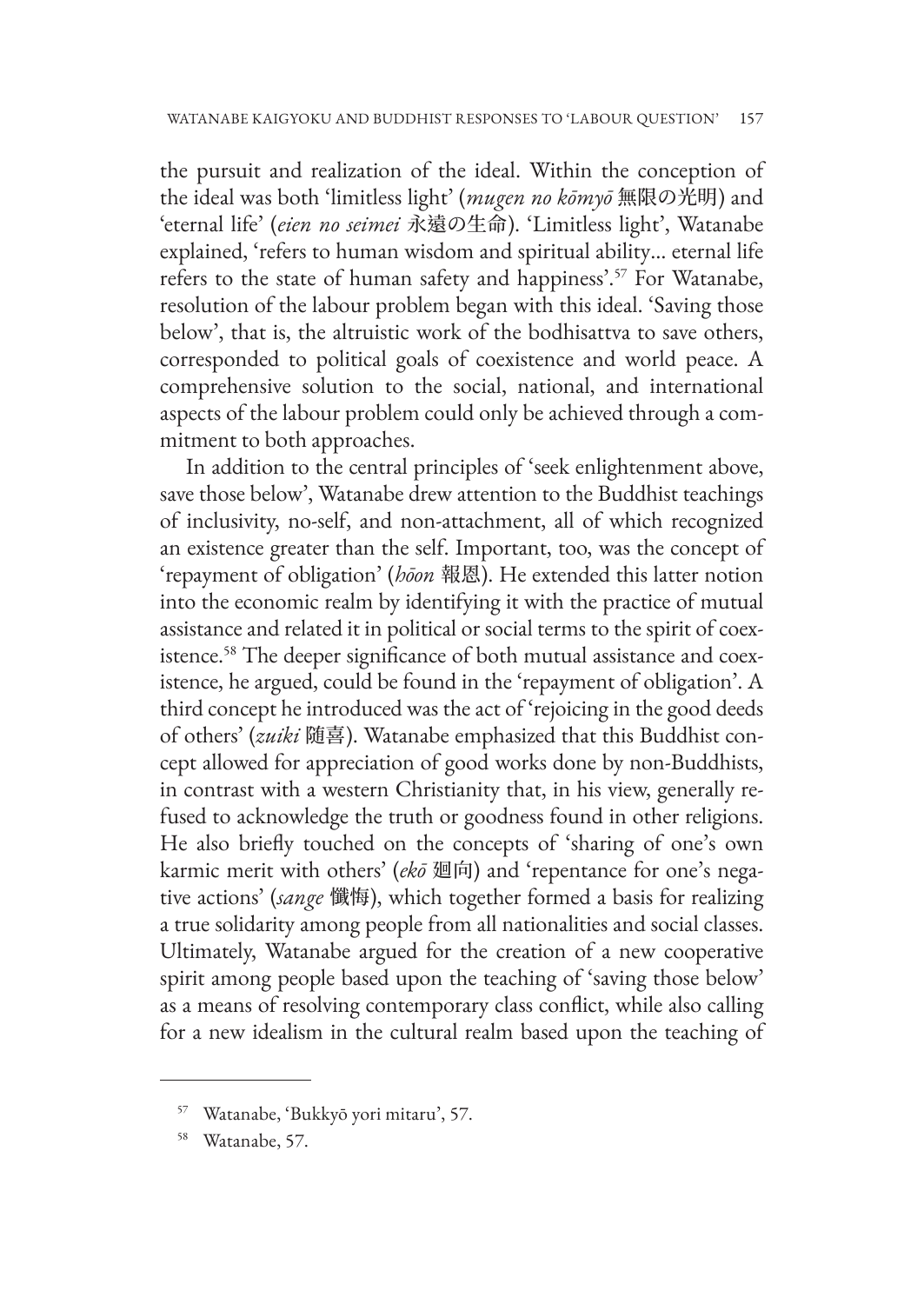'seeking enlightenment above' as a means for overcoming a purely materialist view of human history.59 In discussing these Buddhist concepts in light of contemporary social conditions, Watanabe only sketches in outline form how they might be applied practically. Nevertheless, this endeavour to use Buddhist teachings in dialogue with present circumstances and apply them practically is recognizable as an integral part of what we now describe as engaged Buddhism.

Watanabe also appealed specifically to the Pure Land practice of the *nenbutsu* 念佛, as developed by Jōdoshū sect founder Hōnen 法 然 (1133–1212). Hōnen's teaching, he claimed, actually ran 'contrary to a national policy that envisions the entire nation of Japan as the "children" of the emperor'. Rather, in establishing the Pure Land teaching, Hōnen sought to 'enlighten the empress above and the prostitute below'.60 He thus concluded, 'Based on this same ethos, today we, too, must do away with capitalist Buddhism and take a position rooted in a Buddhism of equality'.<sup>61</sup>

This brief exploration of Watanabe's thought should make clear that even though he sympathized with certain socialist or anti-establishment political viewpoints, one can hardly characterize him as challenging the authority of the state or pursuing a politics that relativized the national in favour of the international. That being said, the ideas Watanabe expounded in 'A Buddhist view of the labour question' and other writings are suggestive of what I would term a Buddhist cosmopolitanism. He remained firmly enmeshed in a view of the world ordered by ethnic identities and membership to nation-states, but he nevertheless imagined a future in which Buddhism would facilitate a global convergence of human culture. While Watanabe did not challenge state authority, he did attempt to stand

<sup>59</sup> Watanabe, 'Bukkyō yori mitaru', 58.

<sup>&</sup>lt;sup>60</sup> Watanabe's original phrasing for these two somewhat provocative statements are as follows: 'Nihon no banmin kotogotoku heika no akago de aru to iu kokuze ni han suru' 日本の万民悉く陛下の赤子であるという国是に反する; and 'Hōnen shōnin wa jōdomon o hiraite ue wa kōgō o kyōka shi shita wa yūjo o mo kyōka shita' 法然上人は浄土門を開いて上は皇后を教化し下は遊女をも教化した.

<sup>61</sup> Watanabe, 'Bukkyō yori mitaru', 59.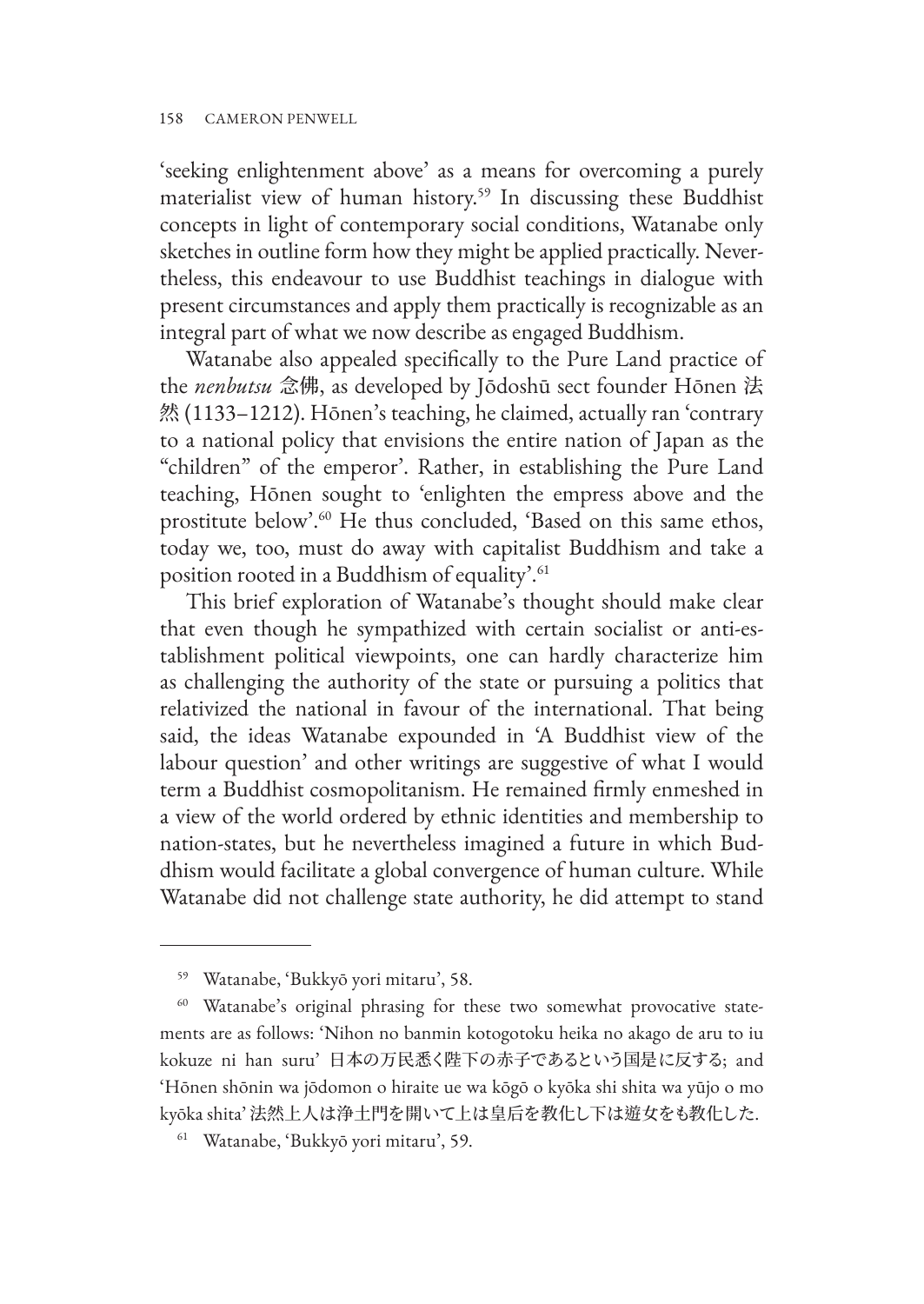apart from it as a Buddhist—at least rhetorically—in the way he presented Buddhist social ethics as a necessary supplement to problems that neither the state nor oppositional political movements, like organized labour or socialism, could adequately address on their own. This may be a fine-grained distinction, but I would argue that in this sense Watanabe was a prototypical example of an engaged Buddhist. He articulated a vision and pursued practical action for social reform rooted in Buddhist doctrine that, while perhaps not revolutionary, sought to ameliorate the status quo by reforming and humanizing economic and social conditions under industrial capitalism.

There is no denying that Watanabe Kaigyoku's conceptualization of the role that religion—specifically, Mahayana Buddhism— played in social reform and progress was idealist, or perhaps even utopian. It might be easy to write him off as a hopeless Buddhist romantic or a pie-in-the-sky academic cleric, were it not for his programmatic dedication to education and social work. When compared to his actual accomplishments, close scrutiny of the social vision depicted in his written work suggests Watanabe's imaginative reach exceeded his practical grasp. Nevertheless, he stands out as a figure who succeeded in putting into practice real, tangible examples of his own vision for Buddhist-inspired social reform.

### **Bibliography**

#### Primary sources

- *Jōdo kyōhō* 浄土教報 [Jōdoshū periodical]. Tokyo: Jōdo kyōhosha 浄 土教報社, 1889–1944.
- Jōdoshū rōdō kyōsai 浄土宗労働共済会. 'Jōdoshū rōdō kyōsai kai shuisho' 浄土宗労働共済会趣意書 [Charter Statement for the Jōdoshū Workers' Mutual Aid Society]. *Jōdo kyōhō* 浄土教報 [Periodical of Jōdo Buddhism] 3 April, no. 949 (1911): 6–7.
- Kogetsu zenshū kankō kai 壺月全集刊行会, ed. *Kogetsu zenshū* 壺 月全集 [Collected Works of Watanabe Kaigyoku]. Vols. 1–2.

Tokyo: Daitō Shuppansha 大東出版社, 1977.

'Rōdō to hōshi no aida: shūmon mo ningensei yutaka na shokuba ni'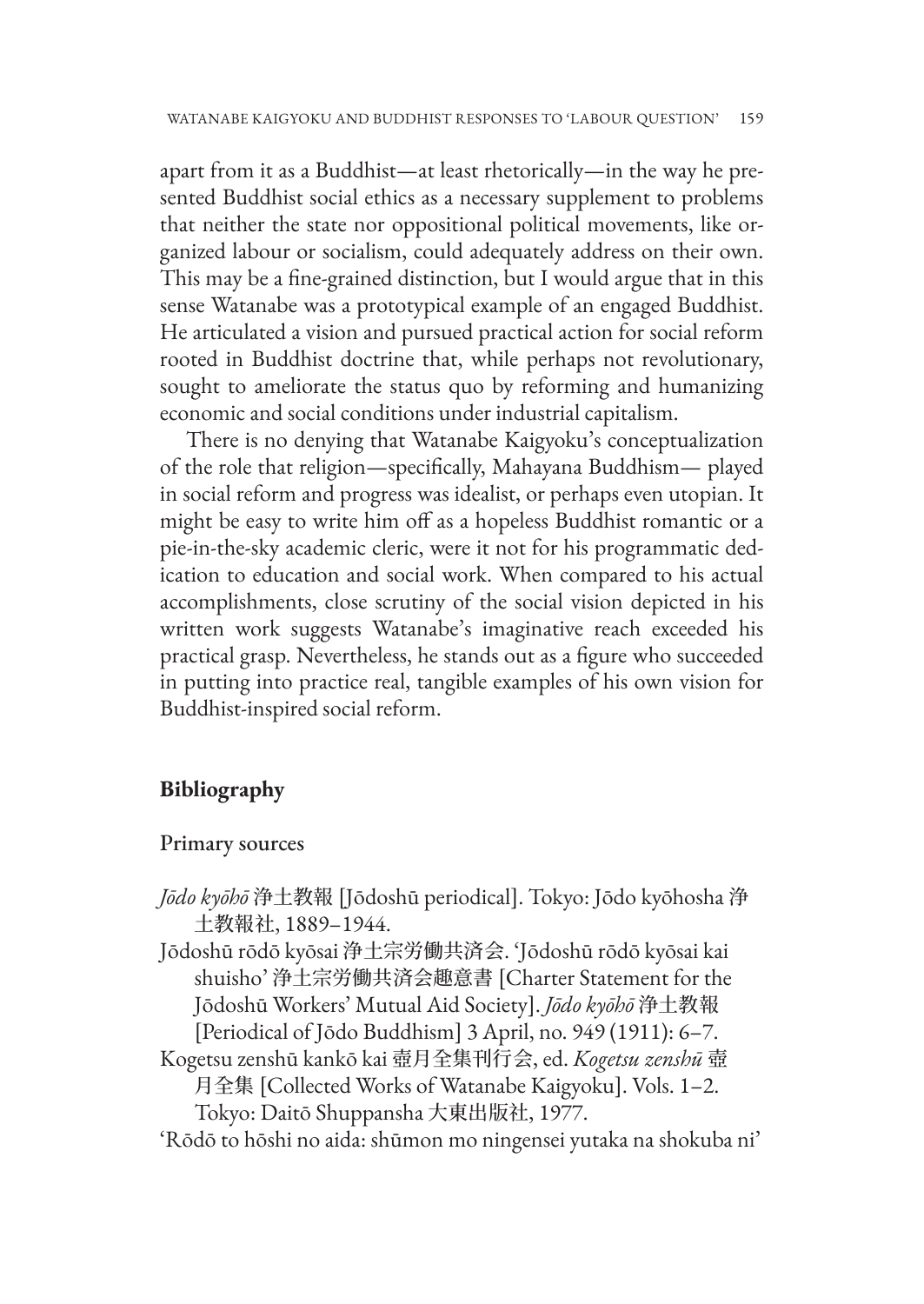労働と奉仕の間:宗門も人間性豊かな職場に [Between labour and service: Buddhist sects should also strive to create more humane workplaces]. *Chūgai Nippō* 中外日報 [Chugai Daily], May 17, 2017. Editorial.

Watanabe Kaigyoku 渡辺海旭. 'Bukkyō yori mitaru rōdō mondai' 仏教より見たる労働問題 [A Buddhist View of the Labour Question]. *Jōdo kyōhō* 浄土教報 [Periodical of Jōdō Buddhism] 21 (November 1919). Reprinted in *Kogetsu zenshū* 壺月全集 [Collected Works of Watanabe Kaigyoku]. Vol. 2, 52–59. Tokyo: Daitō Shuppansha 大東出版社, 1977.

———. 'Daijō Bukkyō no seishin' 大乗仏教の精神 [The Spirit of Mahayana Buddhism]. In *Zōjō-ji nichiyō kōenshū* 増上寺日曜講 演集 [Collection of Sunday Lectures at Zōjō-ji], edited by Zōjōji kyōhōka 増上寺法教課. Tokyo: Jōdo kyōhōsha 浄土教報社, January 1921. Reprinted in *Kogetsu zenshū* 壼月全集 [Collected Works of Watanabe Kaigyoku]. Vol. 2, 79–95. Tokyo: Daitō Shuppansha 大東出版社, 1977.

———. 'Gendai kanka kyūsai jigyō no go daihōshin' 現代感化救済事 業の五大方針 [Five major principles of modern reformatory and relief work]. *Rōdō kyōsai* 労働共済 2, no. 2 (1916). Reprinted in *Kogetsu zenshū* 壼月全集 [Collected Works of Watanabe Kaigyoku]. Vol. 2, 17–22. Tokyo: Daitō Shuppansha 大東出版社, 1977.

———. 'Jizen jigyō no yōgi' 慈善事業の要義 [The Essentials of Charity Work]. *Shin bukkyō* 新仏教 12, no. 12 (1911). Reprinted in *Watanabe Kaigyoku kenkyū: sono shisō to kōdō* 渡辺海旭硏究 : その思想と行動 [A Study of Watanabe Kaigyoku: His Thought and Activities], by Serikawa Hiromichi, 218–20. Tokyo: Daitō Shuppansha 大東出版社, 1978.

———. 'Kochū kenkon' 壺中乾坤. *Shin bukkyō* 新仏教 8, nos. 1–5 (1907). Reprinted in *Kogetsu zenshū* 壼月全集 [Collected Works of Watanabe Kaigyoku]. Vol. 2, 431–49. Tokyo: Daitō Shuppansha 大東出版社, 1977.

———. 'Kokuminteki shakai jigyō no bokkō o unagasu' 国民的社会 事業の勃興を促す [Encouraging the rise of national social work]. *Rōdō kyōsai* 労働共済 [Mutual Aid Society's journal] 4, no. 3 (1918): 2–3.

———. 'Kyōka no keiei subeki kōki jizen jigyō no hitotsu' 教家の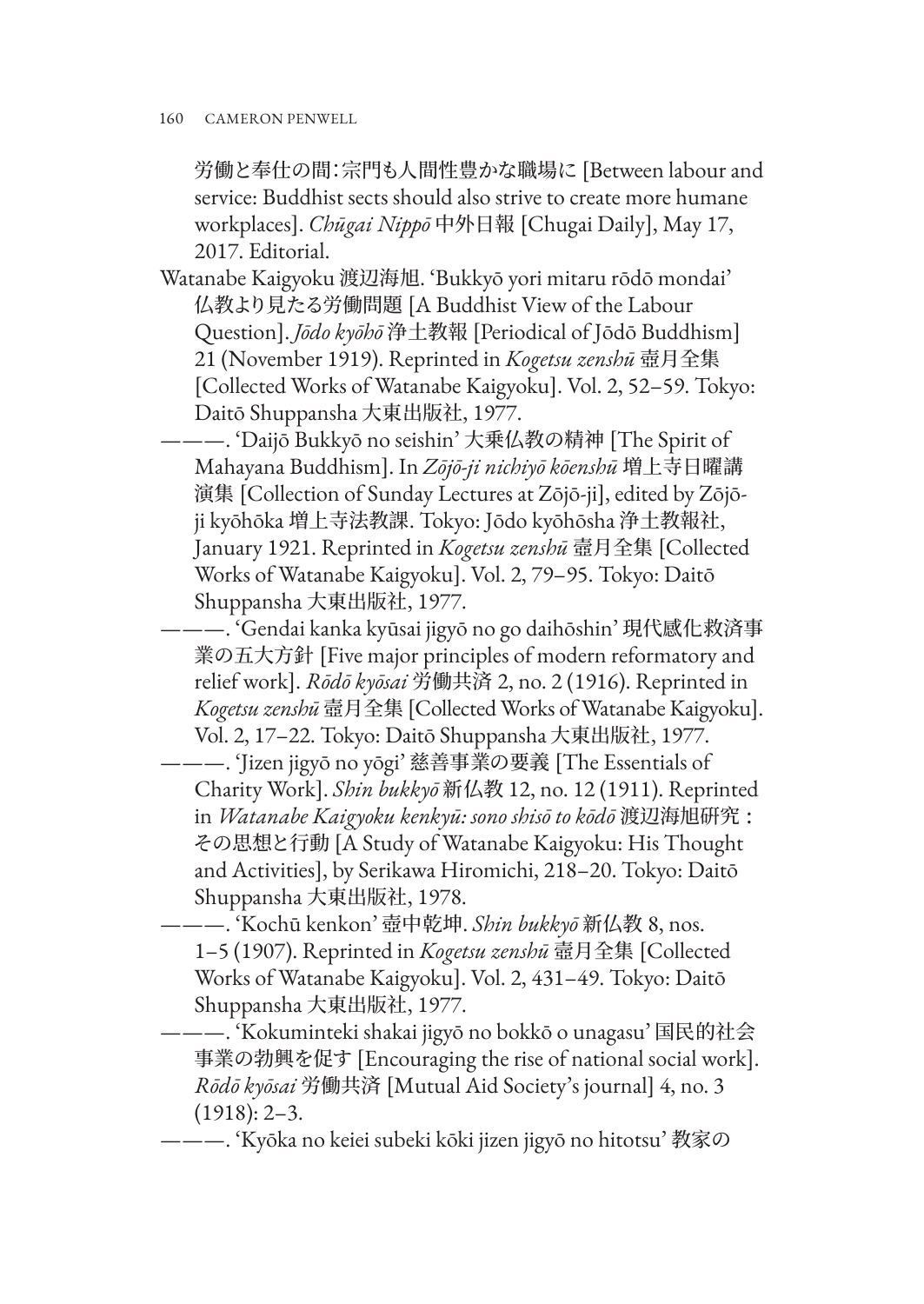経営すべき夏期慈善事業の一 [A summer-season charity project that (Buddhist) instructors should administer]. *Shūkyōkai* 宗教 界 [Religious World] 5.7 (July 1910).

———. 'Nissōkan rō zakkan' 日想観楼雑感 , *Jōdo kyōhō*, no. 433 (May 1901). Reprinted in *Kogetsu zenshū* 壼月全集 [Collected Works of Watanabe Kaigyoku]. Vol. 2, 411–15. Tokyo: Daitō Shuppansha 大東出版社, 1977.

#### Secondary sources

- Garon, Sheldon. *Molding Japanese Minds: The State in Everyday Life*. Princeton: Princeton University Press, 1997.
- Gavin, Masako, and Ben Middleton, eds. *Japan and the High Treason Incident*. London: Routledge, 2013.
- Humphreys, Robert. *Poor Relief and Charity, 1869–1945: The London Charity Organisation Society*. New York: Palgrave, 2001.
- Ives, Christopher. *Imperial-Way Zen: Ichikawa Hakugen's Critique and Lingering Questions for Buddhist Ethics*. Honolulu: University of Hawai'i Press, 2009.
- Kikuchi Masaharu 菊池正治, and Murota Yasuo 室田保夫, eds. *Nihon shakai fukushi no rekishi* 日本社会福祉の歴史 [A History of Japanese Social Welfare]. Kyoto: Mineruva Shobō ミネルヴァ書 房, 2003.
- Kikuchi Yui 菊池結. 'Watanabe Kaigyoku to sono keifu' 渡辺海旭と その系譜 [Watanabe Kaigyoku and His Lineage]. In *Jōdoshū no oshie to fukushi jissen* 浄土宗の教えと福祉実践 [Jōdoshū teachings and welfare practice], edited by Jōdoshū Sōgō Kenkyūjo 浄土宗 総合研究所, 171–86. Tokyo: Nonburusha ノンブル社, 2012.
- McKenzie, Timothy S. 'Spiritual Restoration and Religious Reinvention in Late Meiji Japan'. Ph.D. dissertation, The Lutheran School of Theology at Chicago, 2003.
- Miyakawa Sachiko 宮川佐知子. 'Shinshū Ōtani-ha: zangyōdai miharai "shikyū sezu" oboegaki sō futari, tsuki 130-jikan mo' 真 宗大谷派:残業未払い「支給せず」覚書 僧2人、月130時間も [Shinshū Ōtani-ha: memorandum on unpaid overtime for two monks, as many as 130 hours a month]. *Mainichi shinbun* 毎日 新聞 [Tokyo evening edition], April 26, 2017: 8.